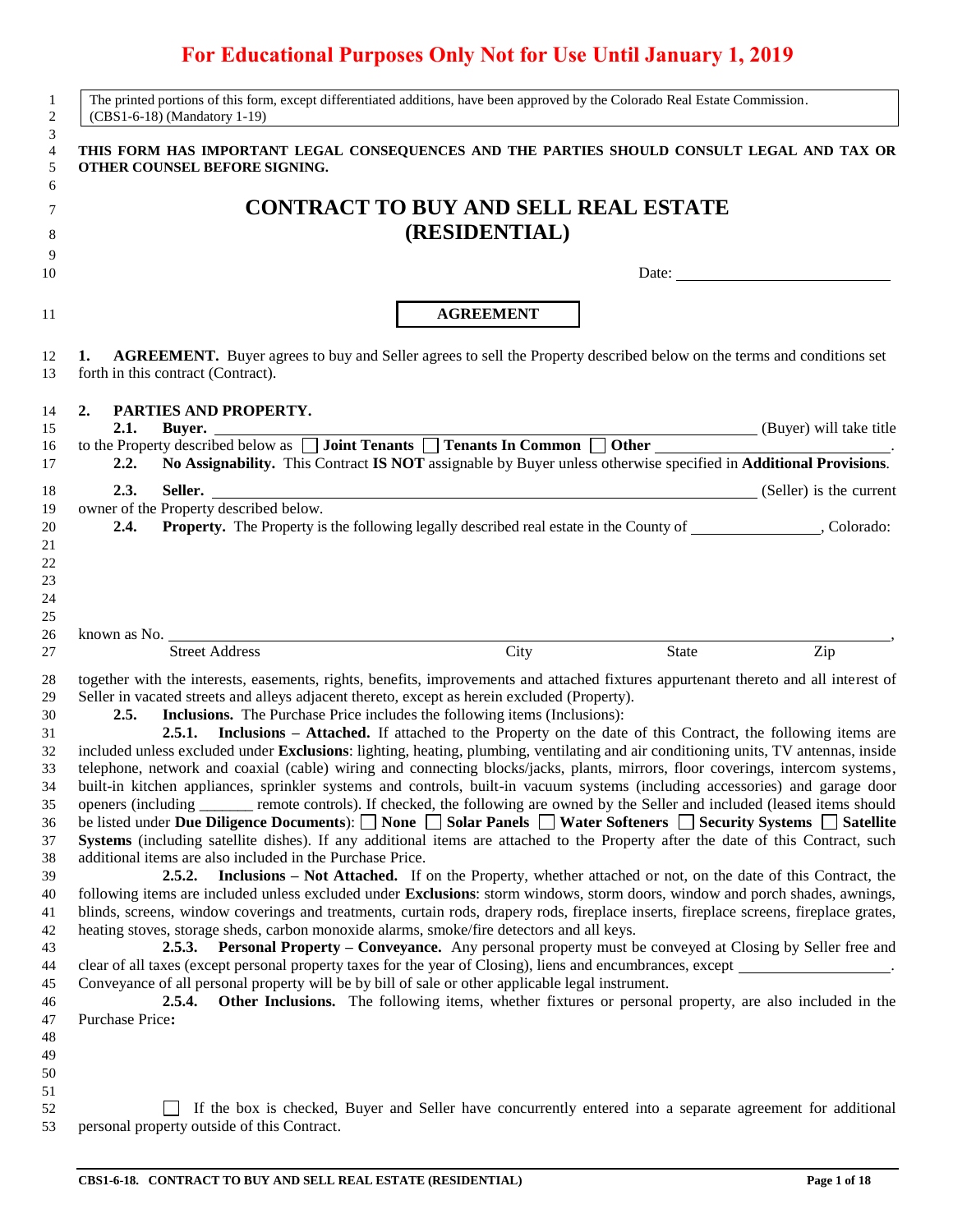**2.5.5. Parking and Storage Facilities.** The use or ownership of the following parking facilities: 55  $\sim$  ; and the use or ownership of the following storage facilities: Note to Buyer:If exact rights to the parking and storage facilities is a concern to Buyer, Buyer should investigate. **2.6. Exclusions.** The following items are excluded (Exclusions): **2.7. Water Rights/Well Rights. 2.7.1. Deeded Water Rights.** The following legally described water rights: 66 Any deeded water rights will be conveyed by a good and sufficient **convergentlering** deed at Closing. **2.7.2. Other Rights Relating to Water.** The following rights relating to water not included in §§ 2.7.1, 2.7.3 and 2.7.4, will be transferred to Buyer at Closing: **2.7.3. Well Rights.** Seller agrees to supply required information to Buyer about the well. Buyer understands that if the well to be transferred is a "Small Capacity Well" or a "Domestic Exempt Water Well" used for ordinary household purposes, Buyer must, prior to or at Closing, complete a Change in Ownership form for the well. If an existing well has not been registered with the Colorado Division of Water Resources in the Department of Natural Resources (Division), Buyer must complete a registration of existing well form for the well and pay the cost of registration. If no person will be providing a closing service in connection with the transaction, Buyer must file the form with the Division within sixty days after Closing. The Well Permit # is 78 <u>\_\_\_\_\_\_\_\_\_\_\_\_\_\_\_\_\_\_\_\_</u>\_\_ **2.7.4. Water Stock Certificates.** The water stock certificates to be transferred at Closing are as follows: **2.7.5. Conveyance.** If Buyer is to receive any rights to water pursuant to § 2.7.2 (Other Rights Relating to Water), § 2.7.3 (Well Rights), or § 2.7.4 (Water Stock Certificates), Seller agrees to convey such rights to Buyer by executing the

applicable legal instrument at Closing.

| Item No. | <b>Reference</b> | Event                                              | Date or Deadline |
|----------|------------------|----------------------------------------------------|------------------|
|          | § 4.3            | <b>Alternative Earnest Money Deadline</b>          |                  |
|          |                  | <b>Title</b>                                       |                  |
| 2        | § 8.1, § 8.4     | <b>Record Title Deadline</b>                       |                  |
| 3        | § 8.2, § 8.4     | Record Title Objection Deadline                    |                  |
| 4        | § 8.3            | <b>Off-Record Title Deadline</b>                   |                  |
| 5        | § 8.3            | Off-Record Title Objection Deadline                |                  |
| 6        | § 8.5            | <b>Title Resolution Deadline</b>                   |                  |
|          | § 8.6            | <b>Right of First Refusal Deadline</b>             |                  |
|          |                  | <b>Owners' Association</b>                         |                  |
| 8        | § 7.2            | <b>Association Documents Deadline</b>              |                  |
| 9        | § 7.4            | <b>Association Documents Termination Deadline</b>  |                  |
|          |                  | <b>Seller's Disclosures</b>                        |                  |
| 10       | \$10.1           | Seller's Property Disclosure Deadline              |                  |
| 11       | \$10.10          | Lead-Based Paint Disclosure Deadline               |                  |
|          |                  | <b>Loan and Credit</b>                             |                  |
| 12       | § 5.1            | New Loan Application Deadline                      |                  |
| 13       | § 5.2            | New Loan Termination Deadline                      |                  |
| 14       | § 5.3            | Buyer's Credit Information Deadline                |                  |
| 15       | § 5.3            | Disapproval of Buyer's Credit Information Deadline |                  |
| 16       | $§$ 5.4          | <b>Existing Loan Deadline</b>                      |                  |
| 17       | § 5.4            | <b>Existing Loan Termination Deadline</b>          |                  |
|          |                  |                                                    |                  |

### **3. DATES, DEADLINES AND APPLICABILITY.**

### **3.1. Dates and Deadlines.**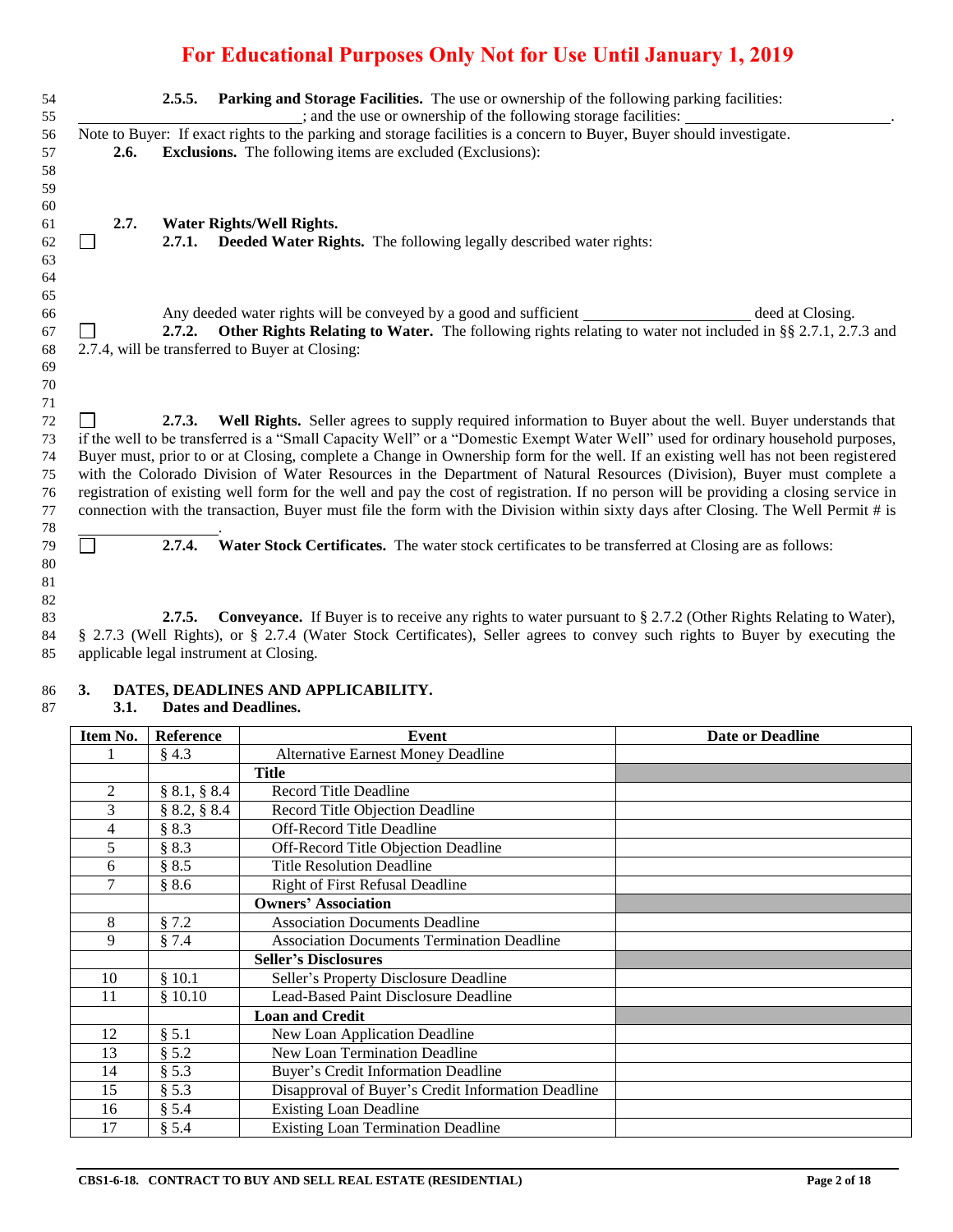| 18 | § 5.4   | Loan Transfer Approval Deadline             |  |
|----|---------|---------------------------------------------|--|
| 19 | $§$ 4.7 | Seller or Private Financing Deadline        |  |
|    |         | <b>Appraisal</b>                            |  |
| 20 | § 6.2   | Appraisal Deadline                          |  |
| 21 | §6.2    | <b>Appraisal Objection Deadline</b>         |  |
| 22 | § 6.2   | <b>Appraisal Resolution Deadline</b>        |  |
|    |         | <b>Survey</b>                               |  |
| 23 | § 9.1   | New ILC or New Survey Deadline              |  |
| 24 | § 9.3   | New ILC or New Survey Objection Deadline    |  |
| 25 | §9.3    | New ILC or New Survey Resolution Deadline   |  |
|    |         | <b>Inspection and Due Diligence</b>         |  |
| 26 | \$10.3  | <b>Inspection Objection Deadline</b>        |  |
| 27 | \$10.3  | <b>Inspection Termination Deadline</b>      |  |
| 28 | \$10.3  | <b>Inspection Resolution Deadline</b>       |  |
| 29 | \$10.5  | Property Insurance Termination Deadline     |  |
| 30 | \$10.6  | Due Diligence Documents Delivery Deadline   |  |
| 31 | \$10.6  | Due Diligence Documents Objection Deadline  |  |
| 32 | \$10.6  | Due Diligence Documents Resolution Deadline |  |
| 33 | \$10.7  | <b>Conditional Sale Deadline</b>            |  |
| 34 | \$10.10 | Lead-Based Paint Termination Deadline       |  |
|    |         | <b>Closing and Possession</b>               |  |
| 35 | \$12.3  | <b>Closing Date</b>                         |  |
| 36 | § 17    | <b>Possession Date</b>                      |  |
| 37 | § 17    | Possession Time                             |  |
| 38 | § 28    | <b>Acceptance Deadline Date</b>             |  |
| 39 | § 28    | <b>Acceptance Deadline Time</b>             |  |
|    |         |                                             |  |
|    |         |                                             |  |

 **Note:** If **FHA** or **VA** loan boxes are checked in § 4.5.3 (Loan Limitations), the **Appraisal** deadlines **DO NOT** apply to **FHA** insured or **VA** guaranteed loans.

 **3.2. Applicability of Terms.** Any box checked in this Contract means the corresponding provision applies. If any deadline blank in § 3.1 (Dates and Deadlines) is left blank or completed with the abbreviation "N/A", or the word "Deleted," such deadline is not applicable and the corresponding provision containing the deadline is deleted. If no box is checked in a provision that contains a selection of "None", such provision means that "None" applies.

The abbreviation "MEC" (mutual execution of this Contract) means the date upon which both parties have signed this Contract.

### **4. PURCHASE PRICE AND TERMS.**

**4.1. Price and Terms.** The Purchase Price set forth below is payable in U.S. Dollars by Buyer as follows:

| Item No.       | Reference | <b>Item</b>               | Amount | Amount |
|----------------|-----------|---------------------------|--------|--------|
|                | $§$ 4.1   | Purchase Price            |        |        |
| $\mathfrak{D}$ | $§$ 4.3   | <b>Earnest Money</b>      |        |        |
|                | $§$ 4.5   | New Loan                  |        |        |
|                | $§$ 4.6   | <b>Assumption Balance</b> |        |        |
|                | $§$ 4.7   | Private Financing         |        |        |
| 6              | § 4.7     | Seller Financing          |        |        |
|                |           |                           |        |        |
| 8              |           |                           |        |        |
| Q              | § 4.4     | Cash at Closing           |        |        |
| 10             |           | <b>TOTAL</b>              |        |        |

**4.2. Seller Concession.** At Closing, Seller will credit to Buyer \$ (Seller Concession). The Seller Concession may be used for any Buyer fee, cost, charge or expenditure to the extent the amount is allowed by the Buyer's lender and is included in the Closing Statement or Closing Disclosure at Closing. Examples of allowable items to be paid for by the Seller Concession include, but are not limited to: Buyer's closing costs, loan discount points, loan origination fees, prepaid items and any other fee, cost, charge, expense or expenditure. Seller Concession is in addition to any sum Seller has agreed to pay or credit Buyer elsewhere in this Contract.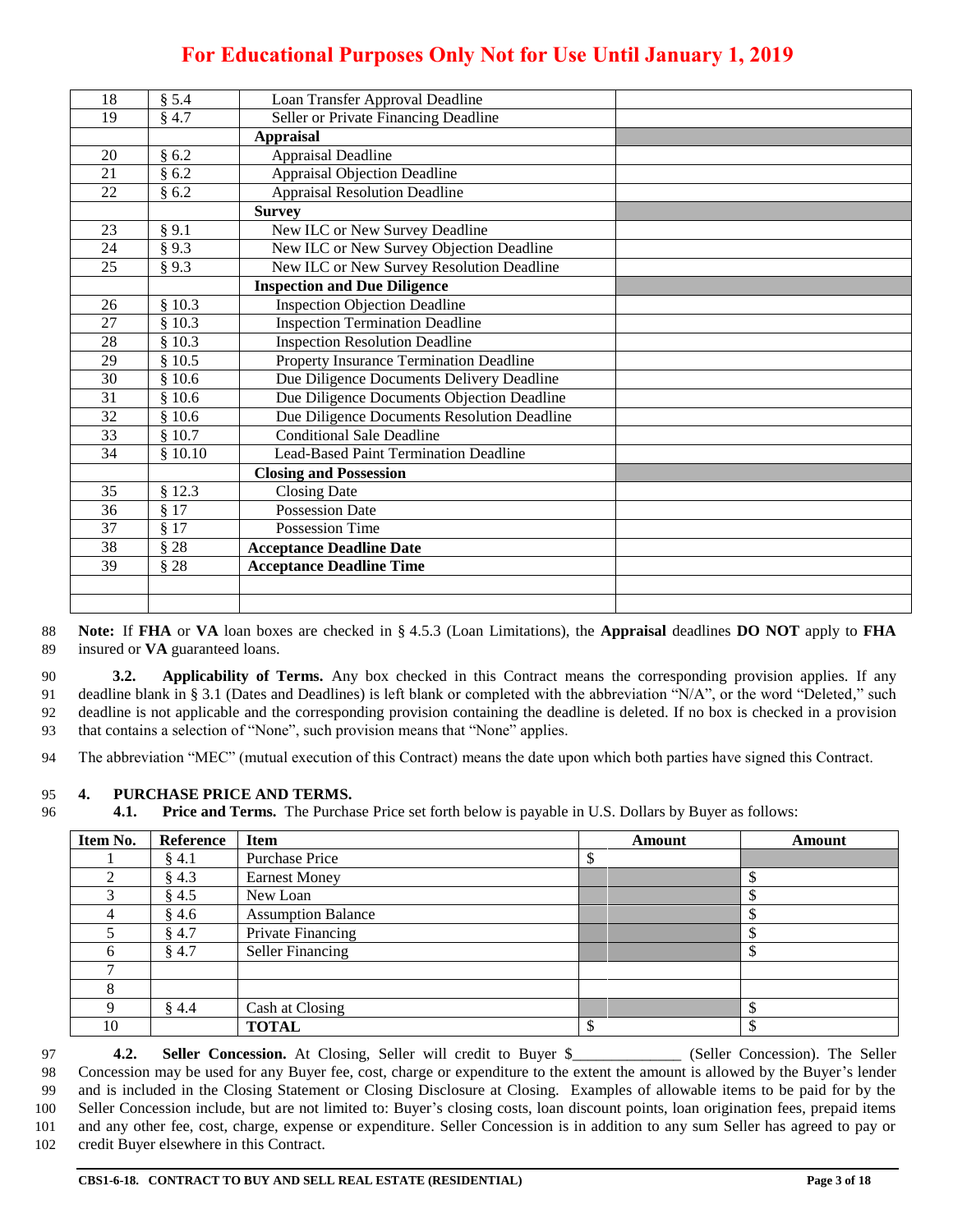**4.3. Earnest Money.** The Earnest Money set forth in this Section, in the form of a \_\_\_\_\_\_\_\_\_\_\_\_\_\_\_\_\_\_\_\_\_\_, will be 104 payable to and held by **Example 101** (Earnest Money Holder), in its trust account, on behalf of both Seller and Buyer. The Earnest Money deposit must be tendered, by Buyer, with this Contract unless the parties mutually agree to an **Alternative Earnest Money Deadline** for its payment. The parties authorize delivery of the Earnest Money deposit to the company conducting the Closing (Closing Company), if any, at or before Closing. In the event Earnest Money Holder has agreed to have interest on Earnest Money deposits transferred to a fund established for the purpose of providing affordable housing to Colorado residents, Seller and Buyer acknowledge and agree that any interest accruing on the Earnest Money deposited with the Earnest Money Holder in this transaction will be transferred to such fund. **4.3.1. Alternative Earnest Money Deadline.** The deadline for delivering the Earnest Money, if other than at the

 time of tender of this Contract, is as set forth as the **Alternative Earnest Money Deadline**. **4.3.2. Return of Earnest Money.** If Buyer has a Right to Terminate and timely terminates, Buyer is entitled to

 the return of Earnest Money as provided in this Contract. If this Contract is terminated as set forth in § 25 and, except as provided in § 24 (Earnest Money Dispute), if the Earnest Money has not already been returned following receipt of a Notice to Terminate, Seller agrees to execute and return to Buyer or Broker working with Buyer, written mutual instructions (e.g., Earnest Money Release form), within three days of Seller's receipt of such form.

**4.4. Form of Funds; Time of Payment; Available Funds.** 

 **4.4.1. Good Funds.** All amounts payable by the parties at Closing, including any loan proceeds, Cash at Closing and closing costs, must be in funds that comply with all applicable Colorado laws, including electronic transfer funds, certified check, savings and loan teller's check and cashier's check (Good Funds).

 **4.4.2. Time of Payment; Available Funds.** All funds, including the Purchase Price to be paid by Buyer, must be paid before or at Closing or as otherwise agreed in writing between the parties to allow disbursement by Closing Company at Closing **OR SUCH NONPAYING PARTY WILL BE IN DEFAULT**. Buyer represents that Buyer, as of the date of this Contract, **Does Does Not** have funds that are immediately verifiable and available in an amount not less than the amount stated as Cash at Closing in § 4.1.

**4.5. New Loan.**

 **4.5.1. Buyer to Pay Loan Costs.** Buyer, except as otherwise permitted in § 4.2 (Seller Concession), if applicable, must timely pay Buyer's loan costs, loan discount points, prepaid items and loan origination fees as required by lender.

 **4.5.2. Buyer May Select Financing.** Buyer may pay in cash or select financing appropriate and acceptable to Buyer, including a different loan than initially sought, except as restricted in § 4.5.3 (Loan Limitations) or § 30 (Additional Provisions).

 **4.5.3. Loan Limitations.** Buyer may purchase the Property using any of the following types of loans: 134  $\Box$  **Conventional**  $\Box$  **FHA**  $\Box$  **VA**  $\Box$  **Bond**  $\Box$  **Other** 

 **4.5.4. Loan Estimate – Monthly Payment and Loan Costs.** Buyer is advised to review the terms, conditions and costs of Buyer's New Loan carefully. If Buyer is applying for a residential loan, the lender generally must provide Buyer with a Loan Estimate within three days after Buyer completes a loan application. Buyer also should obtain an estimate of the amount of Buyer's monthly mortgage payment.

 **4.6. Assumption.** Buyer agrees to assume and pay an existing loan in the approximate amount of the Assumption 140 Balance set forth in § 4.1 (Price and Terms), presently payable at \$\_\_\_\_\_\_\_\_\_\_\_\_\_\_\_ per \_\_\_\_\_\_\_\_\_\_\_\_\_\_\_ including principal 141 and interest presently at the rate of \_\_\_\_\_\_\_% per annum and also including escrow for the following as indicated: **Real** 

**Estate Taxes Departy Insurance Premium Departually 142**<br>143 Buyer agrees to pay a loan transfer fee not to exceed \$\_\_\_\_\_\_\_\_\_\_\_\_. At the time of ass 143 Buyer agrees to pay a loan transfer fee not to exceed \$\_\_\_\_\_\_\_\_\_\_\_. At the time of assumption, the new interest rate will 144 not exceed \_\_\_\_\_\_\_% per annum and the new payment will not exceed \$\_\_\_\_\_\_\_\_\_\_\_\_ per \_\_\_\_\_\_\_\_\_\_\_\_\_\_\_\_ principal and interest, plus escrow, if any. If the actual principal balance of the existing loan at Closing is less than the Assumption Balance, 146 which causes the amount of cash required from Buyer at Closing to be increased by more than \$  $\ldots$ , or if any other terms or provisions of the loan change, Buyer has the Right to Terminate under § 25.1 on or before **Closing Date**.

 Seller **Will Will Not** be released from liability on said loan. If applicable, compliance with the requirements for 149 release from liability will be evidenced by delivery  $\Box$  on or before **Loan Transfer Approval Deadline**  $\Box$  at **Closing** of an appropriate letter of commitment from lender. Any cost payable for release of liability will be paid by in an amount 151 not to exceed \$

### **4.7. Seller or Private Financing.**

**WARNING:** Unless the transaction is exempt, federal and state laws impose licensing, other requirements and restrictions on sellers and private financiers. Contract provisions on financing and financing documents, unless exempt, should be prepared by a licensed Colorado attorney or licensed mortgage loan originator. Brokers should not prepare or advise the parties on the specifics of financing, including whether or not a party is exempt from the law.

157 **4.7.1. Seller Financing.** If Buyer is to pay all or any portion of the Purchase Price with Seller financing,  $\Box$  **Buyer Seller** will deliver the proposed Seller financing documents to the other party on or before \_\_\_\_\_\_\_\_\_ days before **Seller or Private Financing Deadline**.

 **4.7.1.1. Seller May Terminate.** If Seller is to provide Seller financing, this Contract is conditional upon Seller determining whether such financing is satisfactory to the Seller, including its payments, interest rate, terms, conditions, cost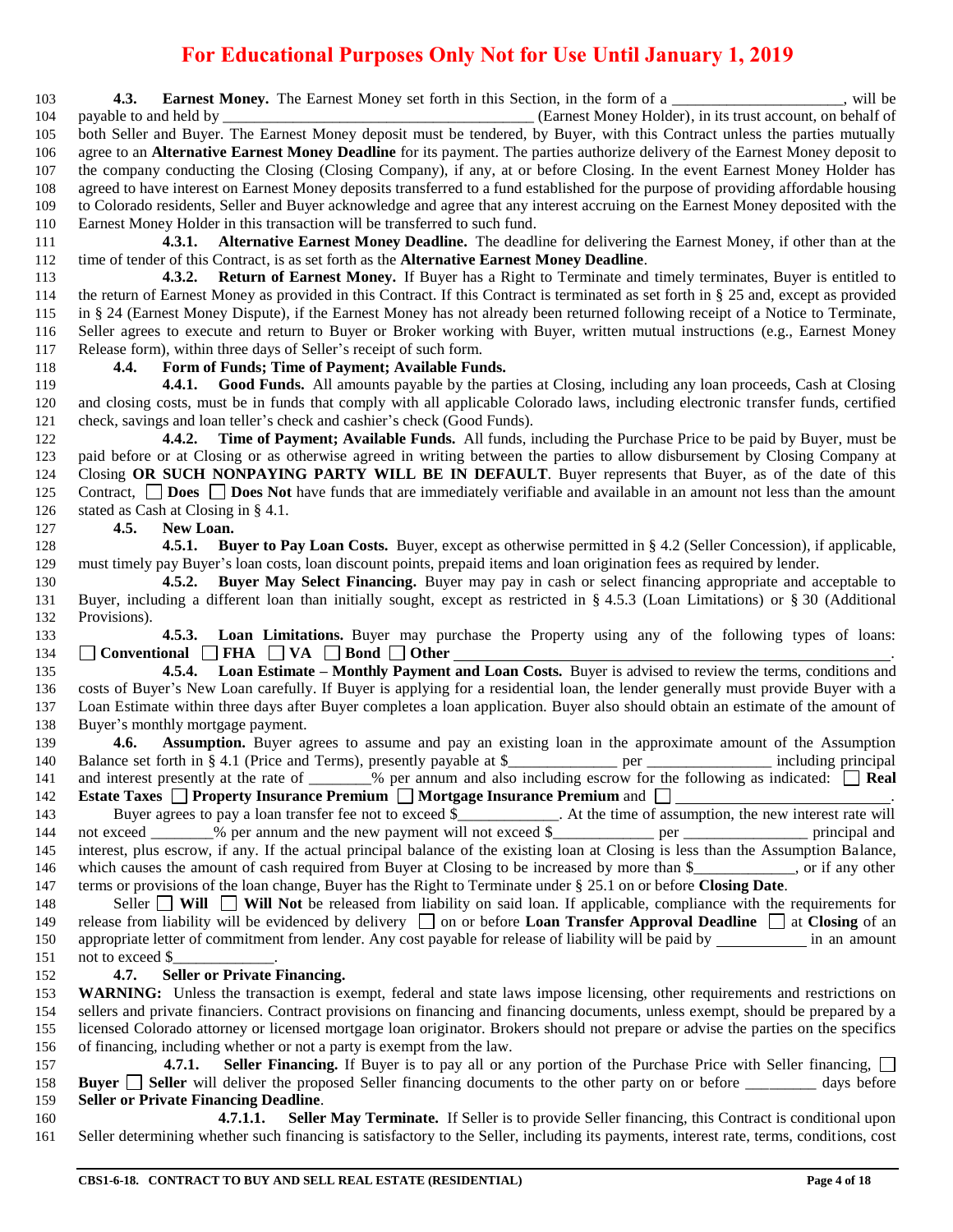and compliance with the law. Seller has the Right to Terminate under § 25.1, on or before **Seller or Private Financing Deadline**, if such Seller financing is not satisfactory to Seller, in Seller's sole subjective discretion.

 **4.7.2. Buyer May Terminate.** If Buyer is to pay all or any portion of the Purchase Price with Seller or private financing, this Contract is conditional upon Buyer determining whether such financing is satisfactory to Buyer, including its availability, payments, interest rate, terms, conditions and cost. Buyer has the Right to Terminate under § 25.1, on or before **Seller or Private Financing Deadline**, if such Seller or private financing is not satisfactory to Buyer, in Buyer's sole subjective discretion.

#### **TRANSACTION PROVISIONS**

#### **5. FINANCING CONDITIONS AND OBLIGATIONS.**

 **5.1. New Loan Application.** If Buyer is to pay all or part of the Purchase Price by obtaining one or more new loans (New Loan), or if an existing loan is not to be released at Closing, Buyer, if required by such lender, must make an application verifiable by such lender, on or before **New Loan Application Deadline** and exercise reasonable efforts to obtain such loan or approval.

 **5.2. New Loan Review.** If Buyer is to pay all or part of the Purchase Price with a New Loan, this Contract is conditional upon Buyer determining, in Buyer's sole subjective discretion, whether the New Loan is satisfactory to Buyer, including its availability, payments, interest rate, terms, conditions and cost. This condition is for the sole benefit of Buyer. Buyer has the Right to Terminate under § 25.1, on or before **New Loan Termination Deadline**, if the New Loan is not satisfactory to Buyer, in Buyer's sole subjective discretion. Buyer does not have a Right to Terminate based on the New Loan if the objection is based on the Appraised Value (defined below) or the Lender Requirements (defined below). **IF SELLER IS NOT IN DEFAULT AND DOES NOT TIMELY RECEIVE BUYER'S WRITTEN NOTICE TO TERMINATE, BUYER'S EARNEST MONEY WILL BE NONREFUNDABLE,** except as otherwise provided in this Contract (e.g., Appraisal, Title, Survey).

 **5.3. Credit Information.** If an existing loan is not to be released at Closing, this Contract is conditional (for the sole benefit of Seller) upon Seller's approval of Buyer's financial ability and creditworthiness, which approval will be in Seller's sole subjective discretion. Accordingly: (1) Buyer must supply to Seller by **Buyer's Credit Information Deadline**, at Buyer's expense, information and documents (including a current credit report) concerning Buyer's financial, employment and credit condition; (2) Buyer consents that Seller may verify Buyer's financial ability and creditworthiness; and (3) any such information and documents received by Seller must be held by Seller in confidence and not released to others except to protect Seller's interest in this transaction. If the Cash at Closing is less than as set forth in § 4.1 of this Contract, Seller has the Right to Terminate under § 25.1, on or before Closing. If Seller disapproves of Buyer's financial ability or creditworthiness, in Seller's sole subjective discretion, Seller has the Right to Terminate under § 25.1, on or before **Disapproval of Buyer's Credit Information Deadline**.

 **5.4. Existing Loan Review.** If an existing loan is not to be released at Closing, Seller must deliver copies of the loan documents (including note, deed of trust and any modifications) to Buyer by **Existing Loan Deadline**. For the sole benefit of Buyer, this Contract is conditional upon Buyer's review and approval of the provisions of such loan documents. Buyer has the Right to Terminate under § 25.1, on or before **Existing Loan Termination Deadline**, based on any unsatisfactory provision of such loan documents, in Buyer's sole subjective discretion. If the lender's approval of a transfer of the Property is required, this Contract is conditional upon Buyer obtaining such approval without change in the terms of such loan, except as set forth in § 4.6. If lender's approval is not obtained by **Loan Transfer Approval Deadline**, this Contract will terminate on such deadline. Seller has the Right to Terminate under § 25.1, on or before Closing, in Seller's sole subjective discretion, if Seller is to be released from liability under such existing loan and Buyer does not obtain such compliance as set forth in § 4.6.

#### **6. APPRAISAL PROVISIONS.**

 **6.1. Appraisal Definition.** An "Appraisal" is an opinion of value prepared by a licensed or certified appraiser, engaged on behalf of Buyer or Buyer's lender, to determine the Property's market value (Appraised Value). The Appraisal may also set forth certain lender requirements, replacements, removals or repairs necessary on or to the Property as a condition for the Property to be valued at the Appraised Value.

 **6.2. Appraisal Condition.** The applicable appraisal provision set forth below applies to the respective loan type set forth 207 in § 4.5.3, or if a cash transaction (i.e. no financing), § 6.2.1 applies.

 **6.2.1. Conventional/Other.** Buyer has the right to obtain an Appraisal. If the Appraised Value is less than the Purchase Price, or if the Appraisal is not received by Buyer on or before **Appraisal Deadline** Buyer may, on or before **Appraisal Objection Deadline**:

or

**6.2.1.1. Notice to Terminate.** Notify Seller in writing, pursuant to § 25.1, that this Contract is terminated;

 **6.2.1.2. Appraisal Objection.** Deliver to Seller a written objection accompanied by either a copy of the Appraisal or written notice from lender that confirms the Appraised Value is less than the Purchase Price (Lender Verification).

 **6.2.1.3. Appraisal Resolution.** If an Appraisal Objection is received by Seller, on or before **Appraisal Objection Deadline** and if Buyer and Seller have not agreed in writing to a settlement thereof on or before **Appraisal Resolution**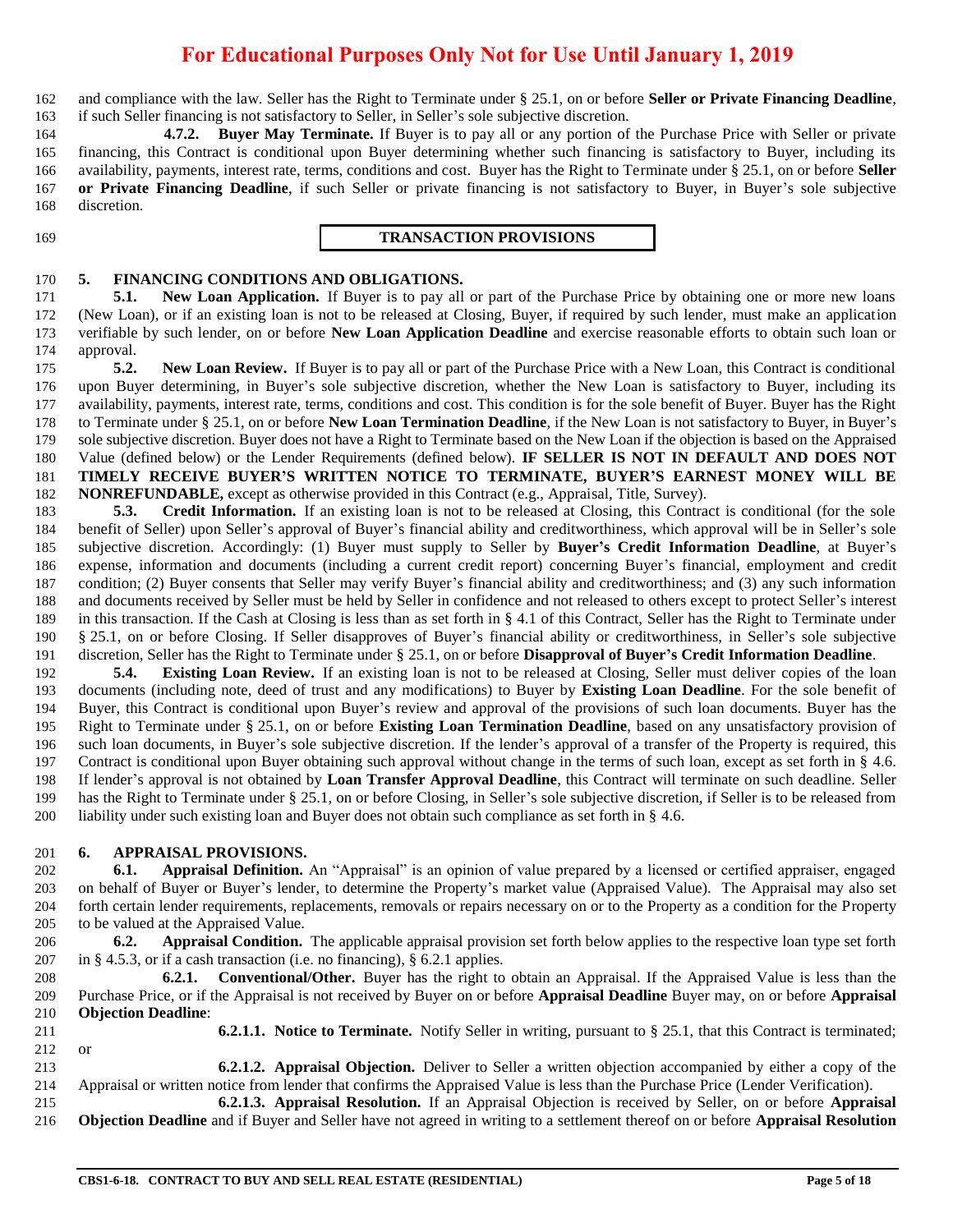**Deadline**, this Contract will terminate on the **Appraisal Resolution Deadline**, unless Seller receives Buyer's written withdrawal of the Appraisal Objection before such termination, i.e., on or before expiration of **Appraisal Resolution Deadline**.

 **6.2.2. FHA.** It is expressly agreed that, notwithstanding any other provisions of this Contract, the purchaser (Buyer) shall not be obligated to complete the purchase of the Property described herein or to incur any penalty by forfeiture of Earnest Money deposits or otherwise unless the purchaser (Buyer) has been given, in accordance with HUD/FHA or VA 222 requirements, a written statement issued by the Federal Housing Commissioner, Department of Veterans Affairs, or a Direct<br>223 Endorsement lender, setting forth the appraised value of the Property of not less than \$\_\_\_\_ Endorsement lender, setting forth the appraised value of the Property of not less than \$\_\_\_\_\_\_\_\_\_\_\_\_\_\_. The purchaser (Buyer) shall have the privilege and option of proceeding with the consummation of this Contract without regard to the amount of the appraised valuation. The appraised valuation is arrived at to determine the maximum mortgage the Department of Housing and Urban Development will insure. HUD does not warrant the value nor the condition of the Property. The purchaser (Buyer) should satisfy himself/herself that the price and condition of the Property are acceptable.

 **6.2.3. VA.** It is expressly agreed that, notwithstanding any other provisions of this Contract, the purchaser (Buyer) shall not incur any penalty by forfeiture of Earnest Money or otherwise or be obligated to complete the purchase of the Property described herein, if the Contract Purchase Price or cost exceeds the reasonable value of the Property established by the Department of Veterans Affairs. The purchaser (Buyer) shall, however, have the privilege and option of proceeding with the consummation of this Contract without regard to the amount of the reasonable value established by the Department of Veterans Affairs.

 **6.3. Lender Property Requirements.** If the lender imposes any written requirements, replacements, removals or repairs, including any specified in the Appraisal (Lender Requirements) to be made to the Property (e.g., roof repair, repainting), beyond those matters already agreed to by Seller in this Contract, this Contract terminates on the earlier of three days following Seller's receipt of the Lender Requirements, or Closing, unless prior to termination: (1) the parties enter into a written agreement to satisfy the Lender Requirements; (2) the Lender Requirements have been completed; or (3) the satisfaction of the Lender Requirements is waived in writing by Buyer.

 **6.4. Cost of Appraisal.** Cost of the Appraisal to be obtained after the date of this Contract must be timely paid by **Buyer Seller**. The cost of the Appraisal may include any and all fees paid to the appraiser, appraisal management company, lender's agent or all three.

 **7. OWNERS' ASSOCIATION.** This Section is applicable if the Property is located within a Common Interest Community and subject to the declaration (Association).

 **7.1. Common Interest Community Disclosure. THE PROPERTY IS LOCATED WITHIN A COMMON INTEREST COMMUNITY AND IS SUBJECT TO THE DECLARATION FOR THE COMMUNITY. THE OWNER OF THE PROPERTY WILL BE REQUIRED TO BE A MEMBER OF THE OWNERS' ASSOCIATION FOR THE COMMUNITY AND WILL BE SUBJECT TO THE BYLAWS AND RULES AND REGULATIONS OF THE ASSOCIATION. THE DECLARATION, BYLAWS AND RULES AND REGULATIONS WILL IMPOSE FINANCIAL OBLIGATIONS UPON THE OWNER OF THE PROPERTY, INCLUDING AN OBLIGATION TO PAY ASSESSMENTS OF THE ASSOCIATION. IF THE OWNER DOES NOT PAY THESE ASSESSMENTS, THE ASSOCIATION COULD PLACE A LIEN ON THE PROPERTY AND POSSIBLY SELL IT TO PAY THE DEBT. THE DECLARATION, BYLAWS AND RULES AND REGULATIONS OF THE COMMUNITY MAY PROHIBIT THE OWNER FROM MAKING CHANGES TO THE PROPERTY WITHOUT AN ARCHITECTURAL REVIEW BY THE ASSOCIATION (OR A COMMITTEE OF THE ASSOCIATION) AND THE APPROVAL OF THE ASSOCIATION. PURCHASERS OF PROPERTY WITHIN THE COMMON INTEREST COMMUNITY SHOULD INVESTIGATE THE FINANCIAL OBLIGATIONS OF MEMBERS OF THE ASSOCIATION. PURCHASERS SHOULD CAREFULLY READ THE DECLARATION FOR THE COMMUNITY AND THE BYLAWS AND RULES AND REGULATIONS OF THE ASSOCIATION.**

 **7.2. Association Documents to Buyer.** Seller is obligated to provide to Buyer the Association Documents (defined below), at Seller's expense, on or before **Association Documents Deadline**. Seller authorizes the Association to provide the Association Documents to Buyer, at Seller's expense. Seller's obligation to provide the Association Documents is fulfilled upon Buyer's receipt of the Association Documents, regardless of who provides such documents.

**7.3. Association Documents.** Association documents (Association Documents) consist of the following:

 **7.3.1.** All Association declarations, articles of incorporation, bylaws, articles of organization, operating agreements, rules and regulations, party wall agreements and the Association's responsible governance policies adopted under § 38-33.3-209.5, C.R.S.;

 **7.3.2.** Minutes of: (1) the annual owners' or members' meeting and (2) any executive boards' or managers' meetings; such minutes include those provided under the most current annual disclosure required under § 38-33.3-209.4, C.R.S. (Annual Disclosure) and minutes of meetings, if any, subsequent to the minutes disclosed in the Annual Disclosure. If none of the preceding minutes exist, then the most recent minutes, if any (§§ 7.3.1 and 7.3.2, collectively, Governing Documents); and

 **7.3.3.** List of all Association insurance policies as provided in the Association's last Annual Disclosure, including, but not limited to, property, general liability, association director and officer professional liability and fidelity policies. The list must include the company names, policy limits, policy deductibles, additional named insureds and expiration dates of the policies listed (Association Insurance Documents);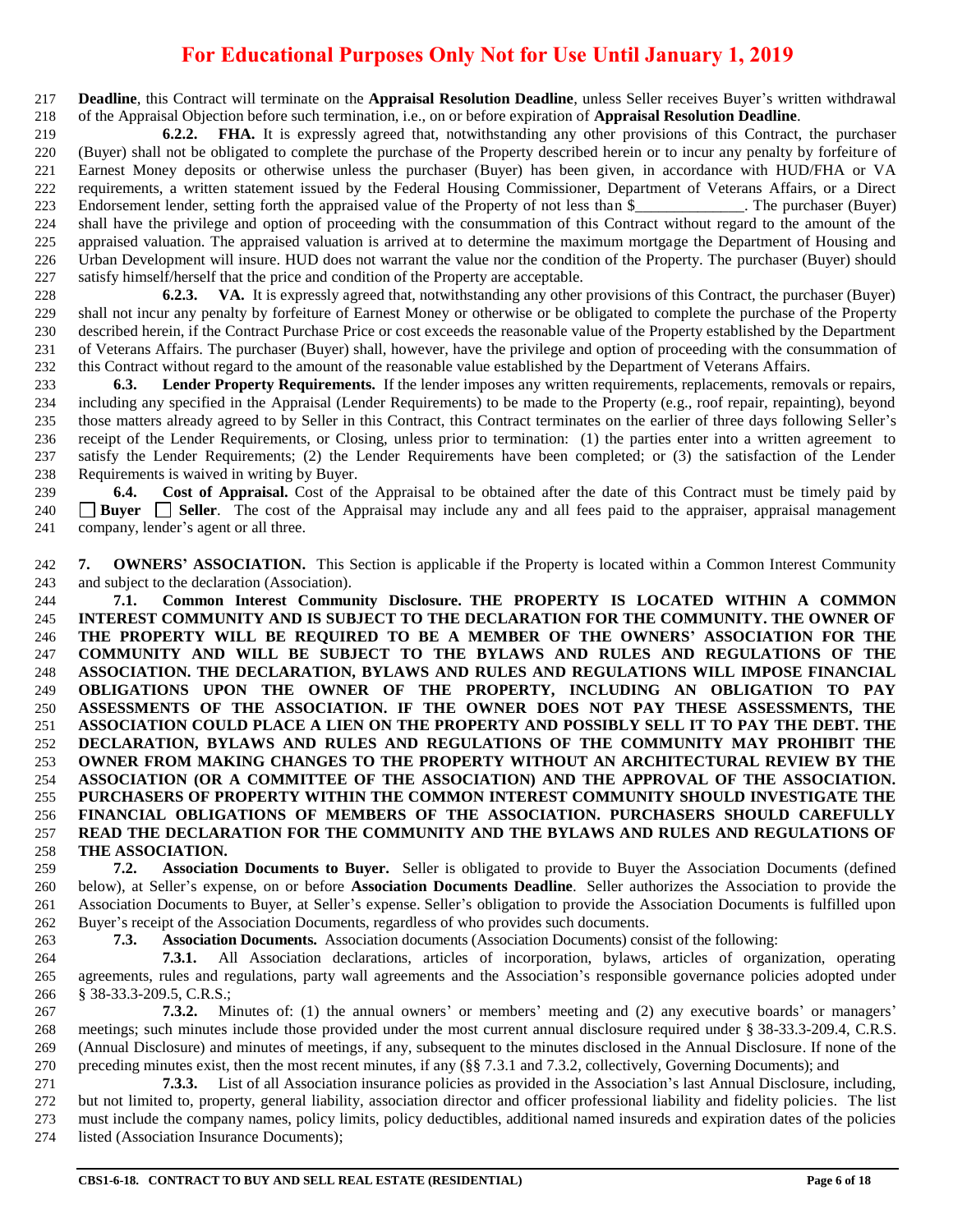**7.3.4.** A list by unit type of the Association's assessments, including both regular and special assessments as disclosed in the Association's last Annual Disclosure;

 **7.3.5.** The Association's most recent financial documents which consist of: (1) the Association's operating budget for the current fiscal year, (2) the Association's most recent annual financial statements, including any amounts held in reserve for the fiscal year immediately preceding the Association's last Annual Disclosure, (3) the results of the Association's most recent available financial audit or review, (4) list of the fees and charges (regardless of name of title of such fees or charges) that the Association's community association manager or Association will charge in connection with the Closing including, but not limited to, any fee incident to the issuance of the Association's statement of assessments (Status Letter), any rush or update fee charged for the Status Letter, any record change fee or ownership record transfer fees (Record Change Fee), fees to access documents, (5) list of all assessments required to be paid in advance, reserves or working capital due at Closing and (6) reserve study, if any (§§ 7.3.4 and 7.3.5, collectively, Financial Documents);

 **7.3.6.** Any written notice from the Association to Seller of a "construction defect action" under § 38-33.3-303.5, C.R.S. within the past six months and the result of whether the Association approved or disapproved such action (Construction Defect Documents). Nothing in this Section limits the Seller's obligation to disclose adverse material facts as required under § 10.2 (Disclosure of Adverse Material Facts; Subsequent Disclosure; Present Condition) including any problems or defects in the common elements or limited common elements of the Association property.

 **7.4. Conditional on Buyer's Review.** Buyer has the right to review the Association Documents. Buyer has the Right to Terminate under § 25.1, on or before **Association Documents Termination Deadline**, based on any unsatisfactory provision in any of the Association Documents, in Buyer's sole subjective discretion. Should Buyer receive the Association Documents after **Association Documents Deadline**, Buyer, at Buyer's option, has the Right to Terminate under § 25.1 by Buyer's Notice to Terminate received by Seller on or before ten days after Buyer's receipt of the Association Documents. If Buyer does not receive the Association Documents, or if Buyer's Notice to Terminate would otherwise be required to be received by Seller after **Closing Date**, Buyer's Notice to Terminate must be received by Seller on or before Closing. If Seller does not receive Buyer's Notice to Terminate within such time, Buyer accepts the provisions of the Association Documents as satisfactory and Buyer waives any Right to Terminate under this provision, notwithstanding the provisions of § 8.6 (Right of First Refusal or Contract Approval).

### **8. TITLE INSURANCE, RECORD TITLE AND OFF-RECORD TITLE.**

### **8.1. Evidence of Record Title.**

 **8.1.1. Seller Selects Title Insurance Company.** If this box is checked, Seller will select the title insurance company to furnish the owner's title insurance policy at Seller's expense. On or before **Record Title Deadline**, Seller must furnish to Buyer, a current commitment for an owner's title insurance policy (Title Commitment), in an amount equal to the Purchase 305 Price, or if this box is checked,  $\Box$  an **Abstract of Title** certified to a current date. Seller will cause the title insurance policy to be issued and delivered to Buyer as soon as practicable at or after Closing.

 **8.1.2. Buyer Selects Title Insurance Company.** If this box is checked, Buyer will select the title insurance company to furnish the owner's title insurance policy at Buyer's expense. On or before **Record Title Deadline**, Buyer must furnish to Seller, a current commitment for owner's title insurance policy (Title Commitment), in an amount equal to the Purchase Price. If neither box in § 8.1.1 or § 8.1.2 is checked, § 8.1.1 applies.

**8.1.3. Owner's Extended Coverage (OEC).** The Title Commitment  $\Box$  **Will**  $\Box$  **Will Not** contain Owner's Extended Coverage (OEC). If the Title Commitment is to contain OEC, it will commit to delete or insure over the standard exceptions which relate to: (1) parties in possession, (2) unrecorded easements, (3) survey matters, (4) unrecorded mechanics' liens, (5) gap period (period between the effective date and time of commitment to the date and time the deed is recorded) and (6) unpaid taxes, assessments and unredeemed tax sales prior to the year of Closing. Any additional premium expense to obtain OEC 316 will be paid by  $\Box$  **Buyer**  $\Box$  **Seller**  $\Box$  **One-Half by Buyer and One-Half by Seller**  $\Box$  **Other** 

 Regardless of whether the Contract requires OEC, the Title Insurance Commitment may not provide OEC or delete or insure over any or all of the standard exceptions for OEC. The Title Insurance Company may require a New Survey or New ILC, defined below, among other requirements for OEC. If the Title Insurance Commitment is not satisfactory to Buyer, Buyer has a right to object under § 8.5 (Right to Object to Title, Resolution).

 **8.1.4. Title Documents.** Title Documents consist of the following: (1) copies of any plats, declarations, covenants, conditions and restrictions burdening the Property and (2) copies of any other documents (or, if illegible, summaries of such documents) listed in the schedule of exceptions (Exceptions) in the Title Commitment furnished to Buyer (collectively, Title Documents).

 **8.1.5. Copies of Title Documents.** Buyer must receive, on or before **Record Title Deadline**, copies of all Title Documents. This requirement pertains only to documents as shown of record in the office of the clerk and recorder in the county where the Property is located. The cost of furnishing copies of the documents required in this Section will be at the expense of the party or parties obligated to pay for the owner's title insurance policy.

 **8.1.6. Existing Abstracts of Title.** Seller must deliver to Buyer copies of any abstracts of title covering all or any portion of the Property (Abstract of Title) in Seller's possession on or before **Record Title Deadline**.

 **8.2. Record Title.** Buyer has the right to review and object to the Abstract of Title or Title Commitment and any of the Title Documents as set forth in § 8.5 (Right to Object to Title, Resolution) on or before **Record Title Objection Deadline**.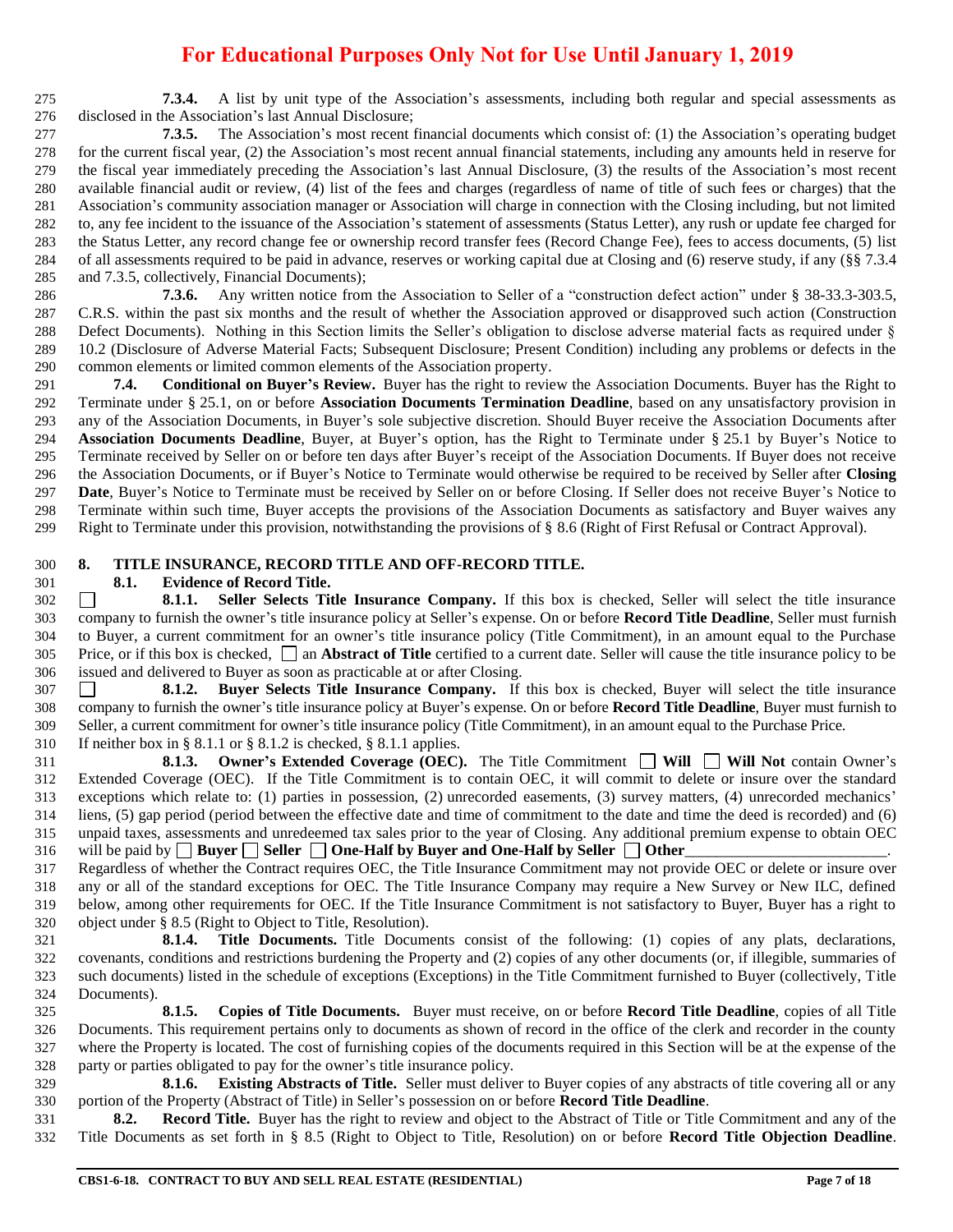Buyer's objection may be based on any unsatisfactory form or content of Title Commitment or Abstract of Title, notwithstanding § 13, or any other unsatisfactory title condition, in Buyer's sole subjective discretion. If the Abstract of Title, Title Commitment or Title Documents are not received by Buyer on or before the **Record Title Deadline**, or if there is an endorsement to the Title Commitment that adds a new Exception to title, a copy of the new Exception to title and the modified Title Commitment will be delivered to Buyer. Buyer has until the earlier of Closing or ten days after receipt of such documents by Buyer to review and object to: (1) any required Title Document not timely received by Buyer, (2) any change to the Abstract of Title, Title Commitment or Title Documents, or (3) any endorsement to the Title Commitment. If Seller receives Buyer's Notice to Terminate or Notice of Title Objection, pursuant to this § 8.2 (Record Title), any title objection by Buyer is governed by the provisions set forth in § 8.5 (Right to Object to Title, Resolution). If Seller has fulfilled all Seller's obligations, if any, to deliver to Buyer all documents required by § 8.1 (Evidence of Record Title) and Seller does not receive Buyer's Notice to Terminate or Notice of Title Objection by the applicable deadline specified above, Buyer accepts the condition of title as disclosed by the Abstract of Title, Title Commitment and Title Documents as satisfactory.

 **8.3. Off-Record Title.** Seller must deliver to Buyer, on or before **Off-Record Title Deadline**, true copies of all existing surveys in Seller's possession pertaining to the Property and must disclose to Buyer all easements, liens (including, without limitation, governmental improvements approved, but not yet installed) or other title matters (including, without limitation, rights of first refusal and options) not shown by public records, of which Seller has actual knowledge (Off-Record Matters). This Section excludes any **New ILC** or **New Survey** governed under § 9 (New ILC, New Survey**)**. Buyer has the right to inspect the Property to investigate if any third party has any right in the Property not shown by public records (e.g., unrecorded easement, boundary line discrepancy or water rights). Buyer's Notice to Terminate or Notice of Title Objection of any unsatisfactory condition (whether disclosed by Seller or revealed by such inspection, notwithstanding § 8.2 (Record Title) and § 13 (Transfer of Title)), in Buyer's sole subjective discretion, must be received by Seller on or before **Off-Record Title Objection Deadline**. If an Off- Record Matter is received by Buyer after the **Off-Record Title Deadline**, Buyer has until the earlier of Closing or ten days after receipt by Buyer to review and object to such Off-Record Matter. If Seller receives Buyer's Notice to Terminate or Notice of Title Objection pursuant to this § 8.3 (Off-Record Title), any title objection by Buyer is governed by the provisions set forth in § 8.5 (Right to Object to Title, Resolution). If Seller does not receive Buyer's Notice to Terminate or Notice of Title Objection by the applicable deadline specified above, Buyer accepts title subject to such Off-Record Matters and rights, if any, of third parties not shown by public records of which Buyer has actual knowledge.

 **8.4. Special Taxing Districts. SPECIAL TAXING DISTRICTS MAY BE SUBJECT TO GENERAL OBLIGATION INDEBTEDNESS THAT IS PAID BY REVENUES PRODUCED FROM ANNUAL TAX LEVIES ON THE TAXABLE PROPERTY WITHIN SUCH DISTRICTS. PROPERTY OWNERS IN SUCH DISTRICTS MAY BE PLACED AT RISK FOR INCREASED MILL LEVIES AND TAX TO SUPPORT THE SERVICING OF SUCH DEBT WHERE CIRCUMSTANCES ARISE RESULTING IN THE INABILITY OF SUCH A DISTRICT TO DISCHARGE SUCH INDEBTEDNESS WITHOUT SUCH AN INCREASE IN MILL LEVIES. BUYERS SHOULD INVESTIGATE THE SPECIAL TAXING DISTRICTS IN WHICH THE PROPERTY IS LOCATED BY CONTACTING THE COUNTY TREASURER, BY REVIEWING THE CERTIFICATE OF TAXES DUE FOR THE PROPERTY AND BY OBTAINING FURTHER INFORMATION FROM THE BOARD OF COUNTY COMMISSIONERS, THE COUNTY CLERK AND RECORDER, OR THE COUNTY ASSESSOR.**

 A tax certificate from the respective county treasurer listing any special taxing districts that effect the Property (Tax Certificate) must be delivered to Buyer on or before **Record Title Deadline**. If the Property is located within a special taxing district and such inclusion is unsatisfactory to Buyer, in Buyer's sole subjective discretion, Buyer may object, on or before **Record Title Objection Deadline**. If the Tax Certificate shows that the Property is included in a special taxing district and is received by Buyer after the **Record Title Deadline**, Buyer has until the earlier of Closing or ten days after receipt by Buyer to review and object to the Property's inclusion in a special taxing district as unsatisfactory to Buyer.

 **8.5. Right to Object to Title, Resolution.** Buyer's right to object, in Buyer's sole subjective discretion, to any title matters includes those matters set forth in § 8.2 (Record Title), § 8.3 (Off-Record Title), § 8.4 (Special Taxing District) and § 13 (Transfer of Title). If Buyer objects to any title matter, on or before the applicable deadline, Buyer has the following options:

 **8.5.1. Title Objection, Resolution.** If Seller receives Buyer's written notice objecting to any title matter (Notice of Title Objection) on or before the applicable deadline and if Buyer and Seller have not agreed to a written settlement thereof on or before **Title Resolution Deadline**, this Contract will terminate on the expiration of **Title Resolution Deadline**, unless Seller receives Buyer's written withdrawal of Buyer's Notice of Title Objection (i.e., Buyer's written notice to waive objection to such items and waives the Right to Terminate for that reason), on or before expiration of **Title Resolution Deadline**. If either the Record Title Deadline or the Off-Record Title Deadline, or both, are extended pursuant to § 8.2 (Record Title), § 8.3 (Off-Record Title) or § 8.4 (Special Taxing Districts), the Title Resolution Deadline also will be automatically extended to the earlier of Closing or fifteen days after Buyer's receipt of the applicable documents; or

 **8.5.2. Title Objection, Right to Terminate.** Buyer may exercise the Right to Terminate under § 25.1, on or before the applicable deadline, based on any title matter unsatisfactory to Buyer, in Buyer's sole subjective discretion.

 **8.6. Right of First Refusal or Contract Approval.** If there is a right of first refusal on the Property or a right to approve this Contract, Seller must promptly submit this Contract according to the terms and conditions of such right. If the holder of the right of first refusal exercises such right or the holder of a right to approve disapproves this Contract, this Contract will terminate.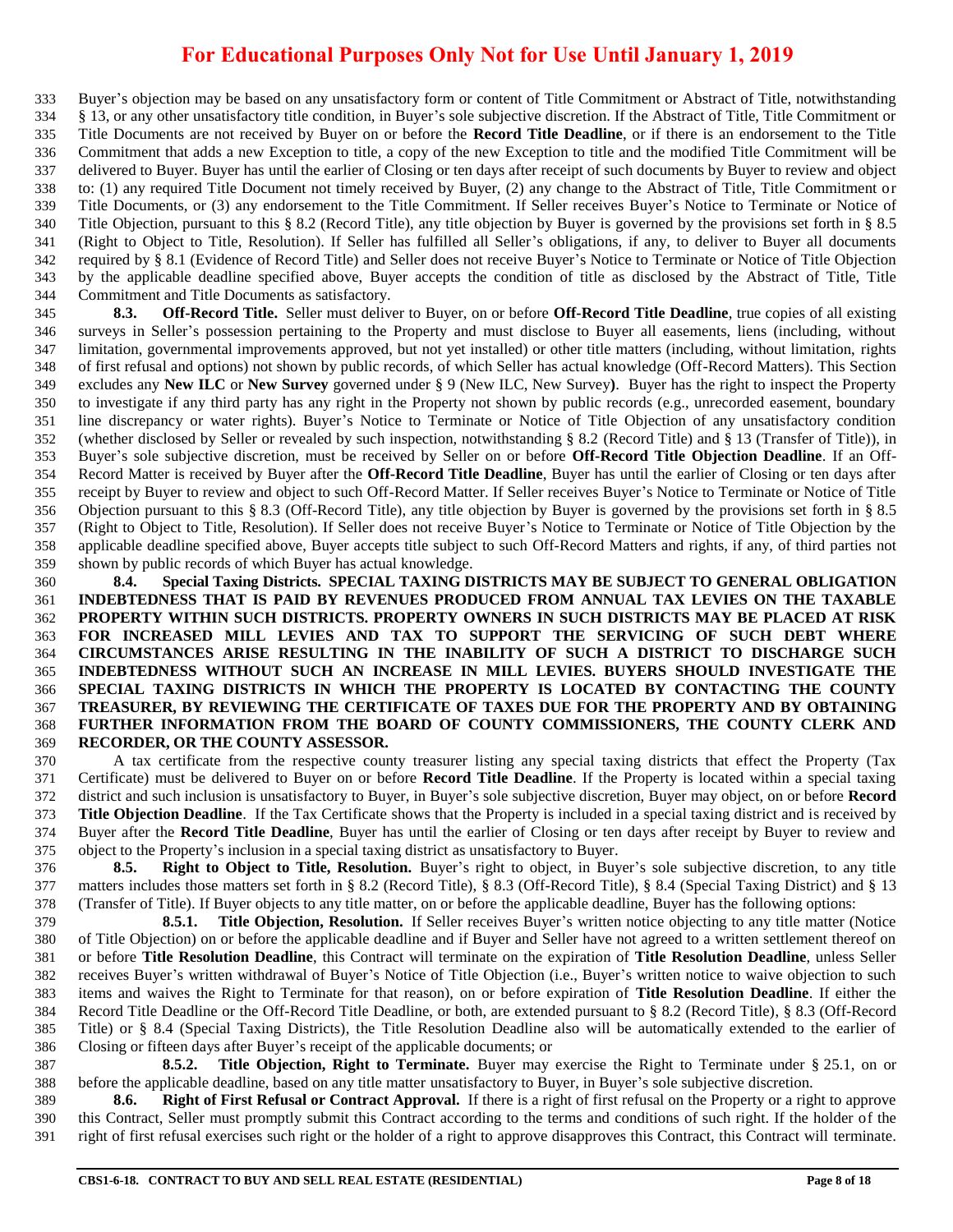If the right of first refusal is waived explicitly or expires, or the Contract is approved, this Contract will remain in full force and effect. Seller must promptly notify Buyer in writing of the foregoing. If expiration or waiver of the right of first refusal or approval of this Contract has not occurred on or before **Right of First Refusal Deadline**, this Contract will then terminate.

 **8.7. Title Advisory.** The Title Documents affect the title, ownership and use of the Property and should be reviewed carefully. Additionally, other matters not reflected in the Title Documents may affect the title, ownership and use of the Property, including, without limitation, boundary lines and encroachments, set-back requirements, area, zoning, building code violations, unrecorded easements and claims of easements, leases and other unrecorded agreements, water on or under the Property and various laws and governmental regulations concerning land use, development and environmental matters.

 **8.7.1. OIL, GAS, WATER AND MINERAL DISCLOSURE. THE SURFACE ESTATE OF THE PROPERTY MAY BE OWNED SEPARATELY FROM THE UNDERLYING MINERAL ESTATE AND TRANSFER OF THE SURFACE ESTATE MAY NOT NECESSARILY INCLUDE TRANSFER OF THE MINERAL ESTATE OR WATER RIGHTS. THIRD PARTIES MAY OWN OR LEASE INTERESTS IN OIL, GAS, OTHER MINERALS, GEOTHERMAL ENERGY OR WATER ON OR UNDER THE SURFACE OF THE PROPERTY, WHICH INTERESTS MAY GIVE THEM RIGHTS TO ENTER AND USE THE SURFACE OF THE PROPERTY TO ACCESS THE MINERAL ESTATE, OIL, GAS OR WATER.**

 **8.7.2. SURFACE USE AGREEMENT. THE USE OF THE SURFACE ESTATE OF THE PROPERTY TO ACCESS THE OIL, GAS OR MINERALS MAY BE GOVERNED BY A SURFACE USE AGREEMENT, A MEMORANDUM OR OTHER NOTICE OF WHICH MAY BE RECORDED WITH THE COUNTY CLERK AND RECORDER.**

 **8.7.3. OIL AND GAS ACTIVITY. OIL AND GAS ACTIVITY THAT MAY OCCUR ON OR ADJACENT TO THE PROPERTY MAY INCLUDE, BUT IS NOT LIMITED TO, SURVEYING, DRILLING, WELL COMPLETION OPERATIONS, STORAGE, OIL AND GAS, OR PRODUCTION FACILITIES, PRODUCING WELLS, REWORKING OF CURRENT WELLS AND GAS GATHERING AND PROCESSING FACILITIES.**

 **8.7.4. ADDITIONAL INFORMATION. BUYER IS ENCOURAGED TO SEEK ADDITIONAL INFORMATION REGARDING OIL AND GAS ACTIVITY ON OR ADJACENT TO THE PROPERTY, INCLUDING DRILLING PERMIT APPLICATIONS. THIS INFORMATION MAY BE AVAILABLE FROM THE COLORADO OIL AND GAS CONSERVATION COMMISSION.**

 **8.7.5. Title Insurance Exclusions.** Matters set forth in this Section and others, may be excepted, excluded from, or not covered by the owner's title insurance policy.

 **8.8. Consult an Attorney.** Buyer is advised to timely consult legal counsel with respect to all such matters as there are strict time limits provided in this Contract (e.g., **Record Title Objection Deadline** and **Off-Record Title Objection Deadline**).

### **9. NEW ILC, NEW SURVEY.**

 **9.1. New ILC or New Survey.** If the box is checked, a: 1) **New Improvement Location Certificate (New ILC)**; or,  $425 \quad 2)$  **New Survey** in the form of  $\qquad \qquad$ ; is required and the following will apply:

**9.1.1.** Ordering of New ILC or New Survey. Seller Buyer will order the New ILC or New Survey. The New ILC or New Survey may also be a previous ILC or survey that is in the above-required form, certified and updated as of a date after the date of this Contract.

- **9.1.2. Payment for New ILC or New Survey.** The cost of the New ILC or New Survey will be paid, on or before 430 Closing, by: Seller Buyer or:
- **9.1.3. Delivery of New ILC or New Survey.** Buyer, Seller, the issuer of the Title Commitment (or the provider 434 of the opinion of title if an Abstract of Title) and  $\blacksquare$  will receive a New ILC or New Survey on or before **New ILC or New Survey Deadline**.

 **9.1.4. Certification of New ILC or New Survey.** The New ILC or New Survey will be certified by the surveyor to all those who are to receive the New ILC or New Survey.

 **9.2. Buyer's Right to Waive or Change New ILC or New Survey Selection.** Buyer may select a New ILC or New Survey different than initially specified in this Contract if there is no additional cost to Seller or change to the **New ILC or New Survey Objection Deadline**. Buyer may, in Buyer's sole subjective discretion, waive a New ILC or New Survey if done prior to Seller incurring any cost for the same.

 **9.3. New ILC or New Survey Objection.** Buyer has the right to review and object to the New ILC or New Survey. If the New ILC or New Survey is not timely received by Buyer or is unsatisfactory to Buyer, in Buyer's sole subjective discretion, Buyer may, on or before **New ILC or New Survey Objection Deadline**, notwithstanding § 8.3 or § 13:

**9.3.1. Notice to Terminate.** Notify Seller in writing, pursuant to § 25.1, that this Contract is terminated; or

 **9.3.2. New ILC or New Survey Objection.** Deliver to Seller a written description of any matter that was to be shown or is shown in the New ILC or New Survey that is unsatisfactory and that Buyer requires Seller to correct.

 **9.3.3. New ILC or New Survey Resolution.** If a **New ILC or New Survey Objection** is received by Seller, on or before **New ILC or New Survey Objection Deadline** and if Buyer and Seller have not agreed in writing to a settlement thereof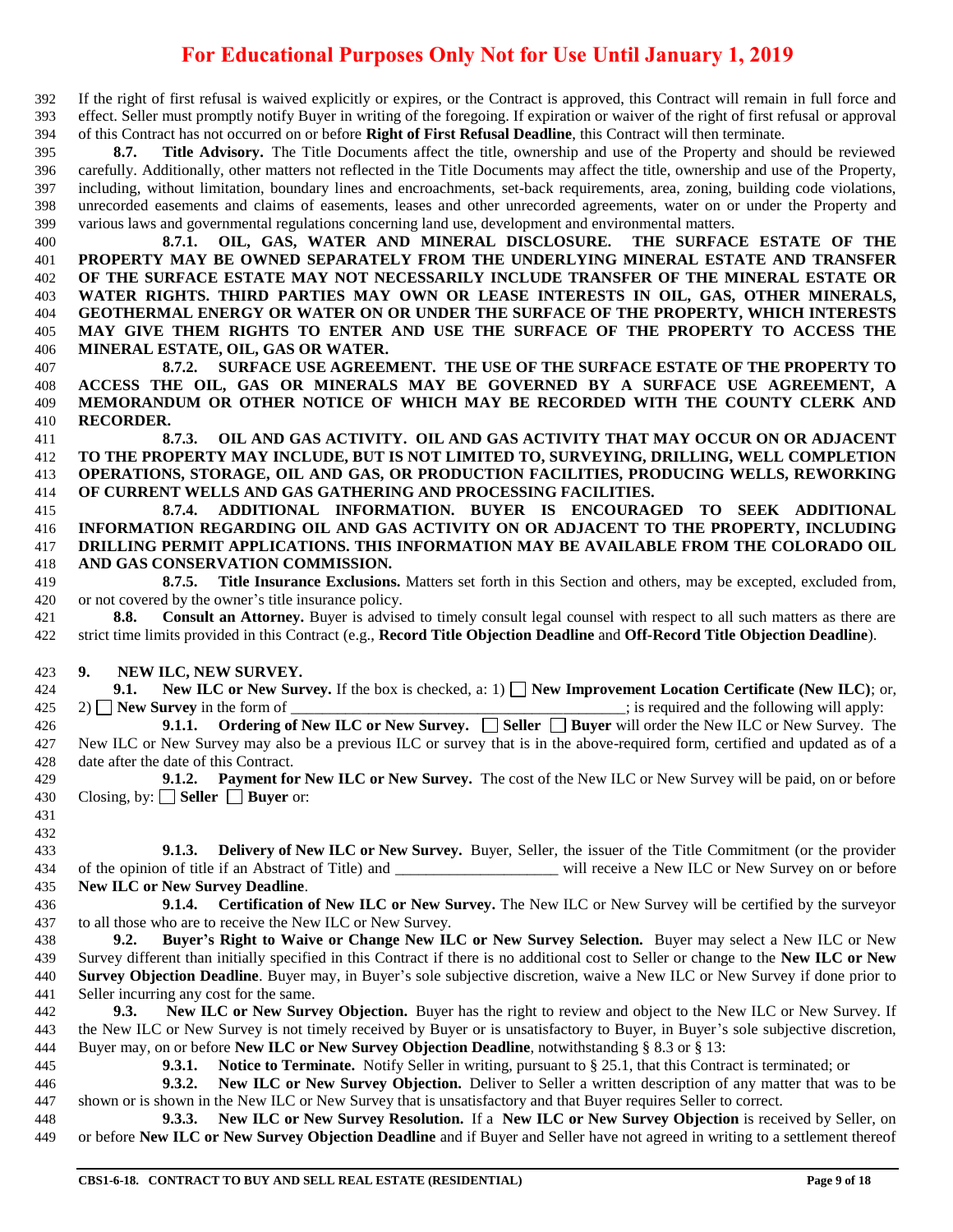on or before **New ILC or New Survey Resolution Deadline**, this Contract will terminate on expiration of the **New ILC or New Survey Resolution Deadline**, unless Seller receives Buyer's written withdrawal of the New ILC or New Survey Objection before such termination, i.e., on or before expiration of **New ILC or New Survey Resolution Deadline**.

#### **DISCLOSURE, INSPECTION AND DUE DILIGENCE**

#### **10. PROPERTY DISCLOSURE, INSPECTION, INDEMNITY, INSURABILITY, DUE DILIGENCE AND SOURCE OF WATER.**

 **10.1. Seller's Property Disclosure.** On or before **Seller's Property Disclosure Deadline**, Seller agrees to deliver to Buyer the most current version of the applicable Colorado Real Estate Commission's Seller's Property Disclosure form completed by Seller to Seller's actual knowledge and current as of the date of this Contract.

 **10.2. Disclosure of Adverse Material Facts; Subsequent Disclosure; Present Condition.** Seller must disclose to Buyer any adverse material facts actually known by Seller as of the date of this Contract. Seller agrees that disclosure of adverse material facts will be in writing. In the event Seller discovers an adverse material fact after the date of this Contract, Seller must timely disclose such adverse fact to Buyer. Buyer has the Right to Terminate based on the Seller's new disclosure on the earlier of Closing or five days after Buyer's receipt of the new disclosure. Except as otherwise provided in this Contract, Buyer acknowledges that Seller is conveying the Property to Buyer in an "**As Is**" condition, "**Where Is**" and "**With All Faults**."

 **10.3. Inspection.** Unless otherwise provided in this Contract, Buyer, acting in good faith, has the right to have inspections (by one or more third parties, personally or both) of the Property and Inclusions (Inspection), at Buyer's expense. If (1) the physical condition of the Property, including, but not limited to, the roof, walls, structural integrity of the Property, the electrical, plumbing, HVAC and other mechanical systems of the Property, (2) the physical condition of the Inclusions, (3) service to the Property (including utilities and communication services), systems and components of the Property (e.g., heating and plumbing), (4) any proposed or existing transportation project, road, street or highway, or (5) any other activity, odor or noise (whether on or off the Property) and its effect or expected effect on the Property or its occupants is unsatisfactory, in Buyer's sole subjective discretion, Buyer may:

 **10.3.1. Inspection Objection.** On or before the **Inspection Objection Deadline**, deliver to Seller a written description of any unsatisfactory condition that Buyer requires Seller to correct; or

 **10.3.2. Terminate.** On or before the **Inspection Termination Deadline**, notify Seller in writing, pursuant to § 25.1, that this Contract is terminated due to any unsatisfactory condition. **Inspection Termination Deadline will be on the earlier of Inspection Resolution Deadline or the date specified in § 3.1 for Inspection Termination Deadline.**

 **10.3.3. Inspection Resolution.** If an Inspection Objection is received by Seller, on or before **Inspection Objection Deadline** and if Buyer and Seller have not agreed in writing to a settlement thereof on or before **Inspection Resolution Deadline**, this Contract will terminate on **Inspection Resolution Deadline** unless Seller receives Buyer's written withdrawal of the Inspection Objection before such termination, i.e., on or before expiration of **Inspection Resolution Deadline**.

 **10.4. Damage, Liens and Indemnity.** Buyer, except as otherwise provided in this Contract or other written agreement between the parties, is responsible for payment for all inspections, tests, surveys, engineering reports, or other reports performed at Buyer's request (Work) and must pay for any damage that occurs to the Property and Inclusions as a result of such Work. Buyer must not permit claims or liens of any kind against the Property for Work performed on the Property. Buyer agrees to indemnify, protect and hold Seller harmless from and against any liability, damage, cost or expense incurred by Seller and caused by any such Work, claim, or lien. This indemnity includes Seller's right to recover all costs and expenses incurred by Seller to defend against any such liability, damage, cost or expense, or to enforce this Section, including Seller's reasonable attorney fees, legal fees and expenses. The provisions of this Section survive the termination of this Contract. This § 10.4 does not apply to items performed pursuant to an Inspection Resolution.

 **10.5. Insurability.** Buyer has the right to review and object to the availability, terms and conditions of and premium for property insurance (Property Insurance). Buyer has the Right to Terminate under § 25.1, on or before **Property Insurance Termination Deadline**, based on any unsatisfactory provision of the Property Insurance, in Buyer's sole subjective discretion.

#### **10.6. Due Diligence.**

 **10.6.1. Due Diligence Documents.** If the respective box is checked, Seller agrees to deliver copies of the following documents and information pertaining to the Property (Due Diligence Documents) to Buyer on or before **Due Diligence Documents Delivery Deadline**:

**10.6.1.1.** All current leases, including any amendments or other occupancy agreements, pertaining to the Property. Those leases or other occupancy agreements pertaining to the Property that survive Closing are as follows (Leases):

- 
- **10.6.1.2.** Other documents and information: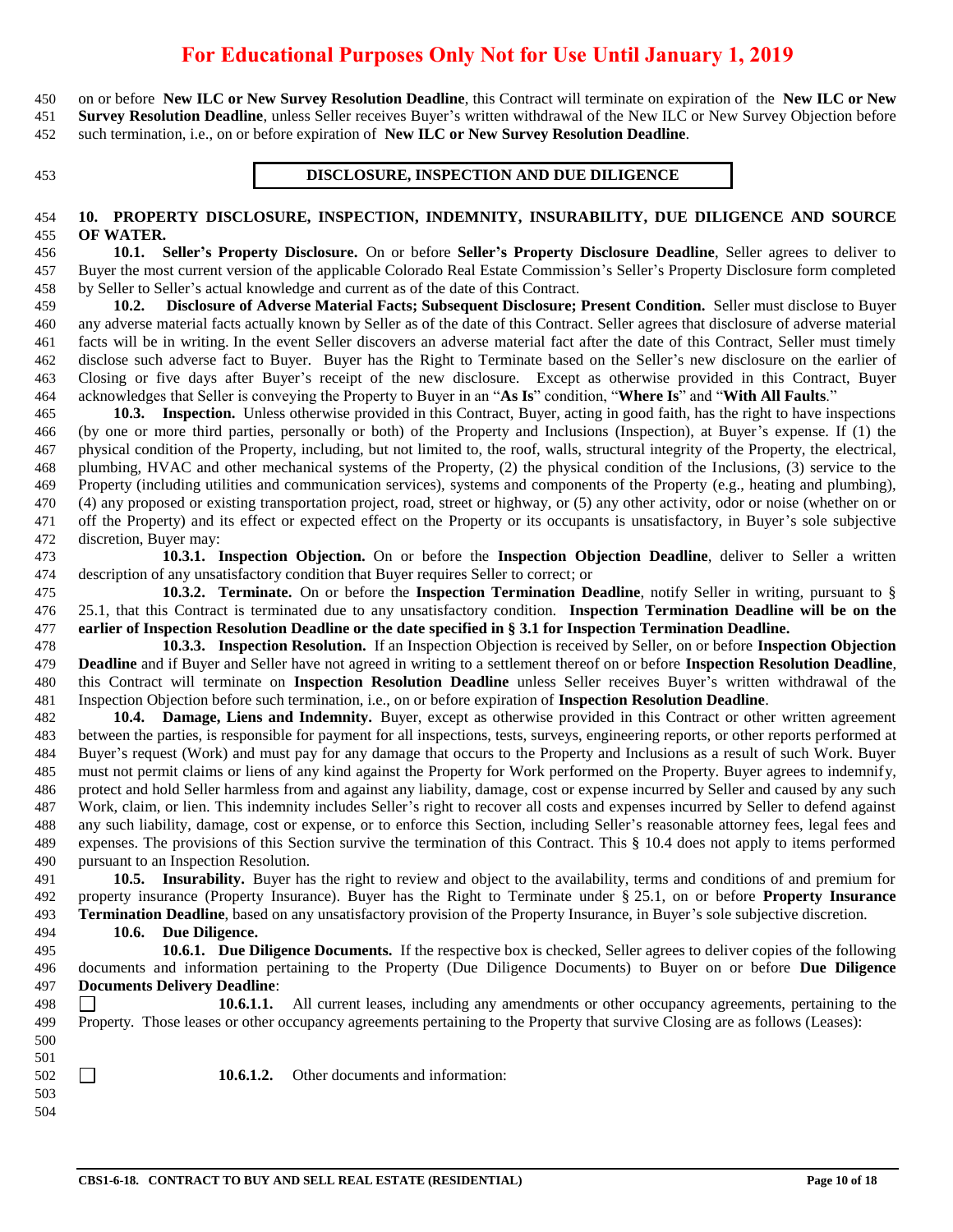**10.6.2. Due Diligence Documents Review and Objection.** Buyer has the right to review and object to Due Diligence Documents. If the Due Diligence Documents are not supplied to Buyer or are unsatisfactory, in Buyer's sole subjective discretion, Buyer may, on or before **Due Diligence Documents Objection Deadline**:

terminated; or

**10.6.2.1. Notice to Terminate.** Notify Seller in writing, pursuant to § 25.1, that this Contract is

 **10.6.2.2. Due Diligence Documents Objection.** Deliver to Seller a written description of any unsatisfactory Due Diligence Documents that Buyer requires Seller to correct.

 **10.6.2.3. Due Diligence Documents Resolution.** If a Due Diligence Documents Objection is received by Seller, on or before **Due Diligence Documents Objection Deadline** and if Buyer and Seller have not agreed in writing to a settlement thereof on or before **Due Diligence Documents Resolution Deadline**, this Contract will terminate on **Due Diligence Documents Resolution Deadline** unless Seller receives Buyer's written withdrawal of the Due Diligence Documents Objection before such termination, i.e., on or before expiration of **Due Diligence Documents Resolution Deadline**.

 **10.7. Conditional Upon Sale of Property.** This Contract is conditional upon the sale and closing of that certain property owned by Buyer and commonly known as \_\_\_\_\_\_\_\_\_\_\_\_\_\_\_\_\_\_\_\_\_\_\_\_\_\_\_\_\_\_\_\_\_\_\_\_\_\_\_\_\_\_\_. Buyer has the Right to Terminate under § 25.1 effective upon Seller's receipt of Buyer's Notice to Terminate on or before **Conditional Sale Deadline** if such property is not sold and closed by such deadline. This Section is for the sole benefit of Buyer. If Seller does not receive Buyer's Notice to Terminate on or before **Conditional Sale Deadline**, Buyer waives any Right to Terminate under this provision.

 **10.8. Source of Potable Water (Residential Land and Residential Improvements Only).** Buyer **Does Does Not** acknowledge receipt of a copy of Seller's Property Disclosure or Source of Water Addendum disclosing the source of potable water for the Property. There is **No Well**. Buyer **Does Does Not** acknowledge receipt of a copy of the current well permit. **Note to Buyer: SOME WATER PROVIDERS RELY, TO VARYING DEGREES, ON NONRENEWABLE GROUND** 

### **WATER. YOU MAY WISH TO CONTACT YOUR PROVIDER (OR INVESTIGATE THE DESCRIBED SOURCE) TO DETERMINE THE LONG-TERM SUFFICIENCY OF THE PROVIDER'S WATER SUPPLIES.**

**10.9. Existing Leases; Modification of Existing Leases; New Leases. [Intentionally Deleted]**

**10.10. Lead-Based Paint.**

 **10.10.1. Lead-Based Paint Disclosure**. Unless exempt, if the Property includes one or more residential dwellings constructed or a building permit was issued prior to January 1, 1978, for the benefit of Buyer, Seller and all required real estate licensees must sign and deliver to Buyer a completed Lead-Based Paint Disclosure (Sales) form on or before the **Lead-Based Paint Disclosure Deadline**. If Buyer does not timely receive the Lead-Based Paint Disclosure, Buyer may waive the failure to timely receive the Lead-Based Paint Disclosure, or Buyer may exercise Buyer's Right to Terminate under § 25.1 by Seller's receipt of Buyer's Notice to Terminate on or before the expiration of the **Lead-Based Paint Termination Deadline.**

 **10.10.2. Lead-Based Paint Assessment.** If Buyer elects to conduct or obtain a risk assessment or inspection of the Property for the presence of Lead-Based Paint or Lead-Based Paint hazards, Buyer has a Right to Terminate under § 25.1 by Seller's receipt of Buyer's Notice to Terminate on or before the expiration of the **Lead-Based Paint Termination Deadline.** If Buyer's Notice to Terminate would otherwise be required to be received by Seller after **Closing Date**, Buyer's Notice to Terminate must be received by Seller on or before Closing. Buyer may elect to waive Buyer's right to conduct or obtain a risk assessment or inspection of the Property for the presence of Lead-Based Paint or Lead-Based Paint hazards. If Seller does not receive Buyer's Notice to Terminate within such time, Buyer accepts the condition of the Property relative to any Lead-Based Paint as satisfactory and Buyer waives any Right to Terminate under this provision.

 **10.11. Carbon Monoxide Alarms. Note:** If the improvements on the Property have a fuel-fired heater or appliance, a fireplace, or an attached garage and include one or more rooms lawfully used for sleeping purposes (Bedroom), the parties acknowledge that Colorado law requires that Seller assure the Property has an operational carbon monoxide alarm installed within fifteen feet of the entrance to each Bedroom or in a location as required by the applicable building code.

 **10.12. Methamphetamine Disclosure.** If Seller knows that methamphetamine was ever manufactured, processed, cooked, disposed of, used or stored at the Property, Seller is required to disclose such fact. No disclosure is required if the Property was remediated in accordance with state standards and other requirements are fulfilled pursuant to § 25-18.5-102, C.R.S., Buyer further acknowledges that Buyer has the right to engage a certified hygienist or industrial hygienist to test whether the Property has ever been used as a methamphetamine laboratory. Buyer has the Right to Terminate under § 25.1, upon Seller's receipt of Buyer's written Notice to Terminate, notwithstanding any other provision of this Contract, based on Buyer's test results that indicate the Property has been contaminated with methamphetamine, but has not been remediated to meet the standards established by rules of the State Board of Health promulgated pursuant to § 25-18.5-102, C.R.S. Buyer must promptly give written notice to Seller of the results of the test.

#### **11. TENANT ESTOPPEL STATEMENTS. [Intentionally Deleted]**

**CLOSING PROVISIONS**

**12. CLOSING DOCUMENTS, INSTRUCTIONS AND CLOSING.**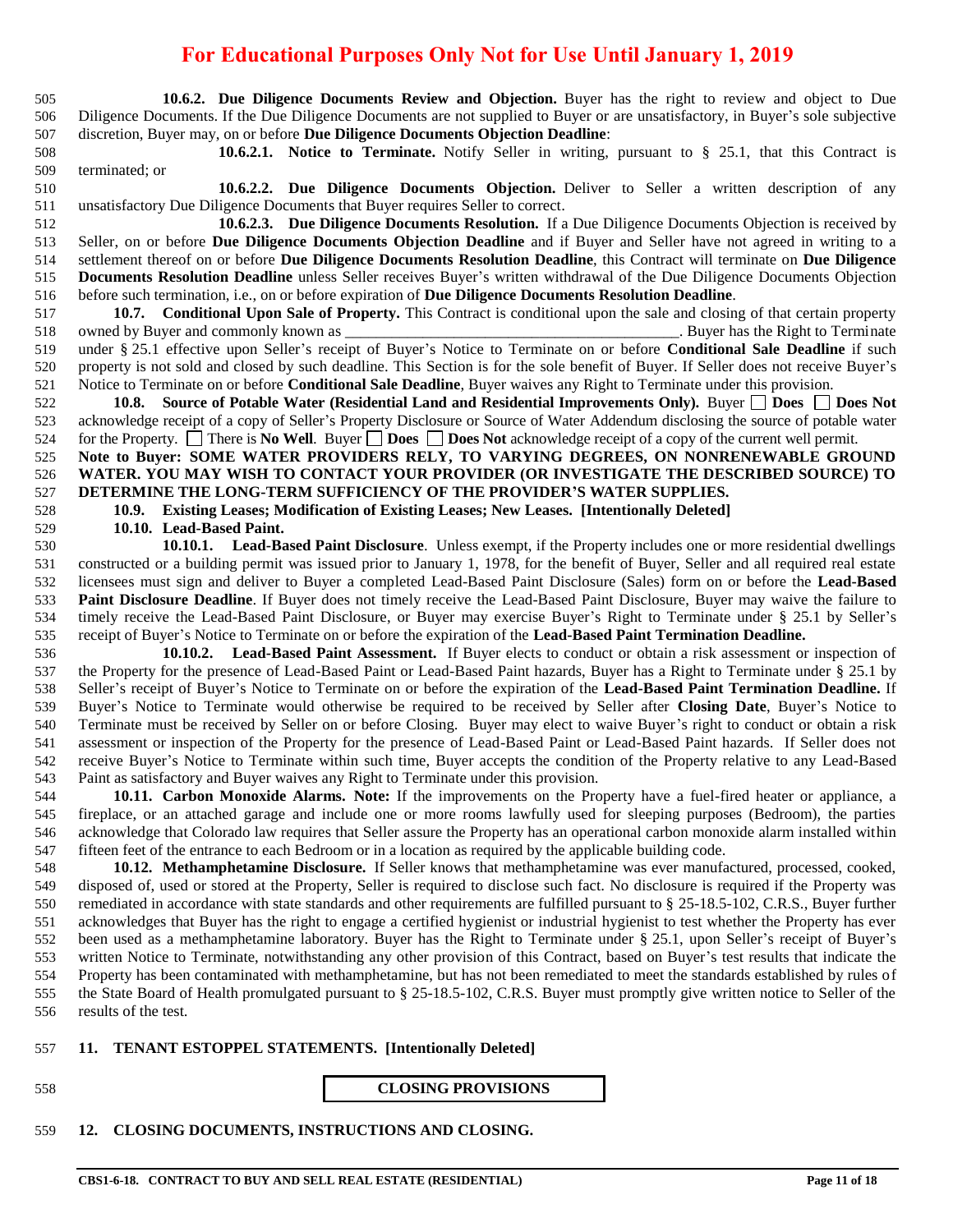**12.1. Closing Documents and Closing Information.** Seller and Buyer will cooperate with the Closing Company to enable the Closing Company to prepare and deliver documents required for Closing to Buyer and Seller and their designees. If Buyer is obtaining a loan to purchase the Property, Buyer acknowledges Buyer's lender is required to provide the Closing Company, in a timely manner, all required loan documents and financial information concerning Buyer's loan. Buyer and Seller will furnish any additional information and documents required by Closing Company that will be necessary to complete this transaction. Buyer and Seller will sign and complete all customary or reasonably-required documents at or before Closing.

 **12.2. Closing Instructions.** Colorado Real Estate Commission's Closing Instructions **Are Are Not** executed with this Contract.

 **12.3. Closing.** Delivery of deed from Seller to Buyer will be at closing (Closing). Closing will be on the date specified as the **Closing Date** or by mutual agreement at an earlier date. The hour and place of Closing will be as designated by \_\_\_\_\_\_\_\_\_\_\_\_\_\_\_\_\_\_\_\_\_\_\_\_\_\_\_\_\_\_\_\_\_\_\_\_\_\_\_\_.

 **12.4. Disclosure of Settlement Costs.** Buyer and Seller acknowledge that costs, quality and extent of service vary between different settlement service providers (e.g., attorneys, lenders, inspectors and title companies).

 **13. TRANSFER OF TITLE.** Subject to Buyer's compliance with the terms and provisions of this Contract, including the tender of any payment due at Closing, Seller, provided another deed is not selected, must execute and deliver a good and sufficient special warranty deed to Buyer, at Closing. However, if the box is checked, the parties agree to use the corresponding deed instead:

577 general warranty deed bargain and sale deed quit claim deed personal representative's deed  $\Box$  **13.1. Special Warranty Deed and General Warranty Deed Exceptions.** If title will be conveyed using a special warranty deed or a general warranty deed, title will be conveyed subject to:

- 
- **13.1.1.** General taxes for the year of Closing,
- **13.1.2.** Distribution utility easements (including cable TV),

 **13.1.3.** Those specifically described rights of third parties not shown by the public records of which Buyer has actual knowledge and which were accepted by Buyer in accordance with § 8.3 (Off-Record Title) and § 9 (New ILC or New Survey),

**13.1.4.** Inclusion of the Property within any special taxing district,

 **13.1.5.** Any special assessment if the improvements were not installed as of the date of Buyer's signature hereon, whether assessed prior to or after Closing and

**13.1.6.** Other .

 **13.2. Special Warranty Deed.** In addition to the requirements of § 13.1, if title will be conveyed by a special warranty deed, Seller will warrant title against all persons claiming by, through or under Seller subject to those specific recorded exceptions, if any, created during Seller's ownership of the Property and described by reference to recorded documents shown as Exceptions in the Title Documents that are accepted by Buyer in accordance with § 8.2 (Record Title) and described in the deed by reference to the specific recording information for each recorded document.

 **13.3. General Warranty Deed.** In addition to the requirements of § 13.1, if title will be conveyed by a general warranty deed, Seller will warrant the title subject to those specific recorded exceptions described by reference to recorded documents shown as Exceptions in the Title Documents that are accepted by Buyer in accordance with § 8.2 (Record Title) and described in the deed by reference to the specific recording information for each recorded document.

 **14. PAYMENT OF LIENS AND ENCUMBRANCES.** Unless agreed to by Buyer in writing, any amounts owed on any liens or encumbrances securing a monetary sum, including, but not limited to, any governmental liens for special improvements installed as of the date of Buyer's signature hereon, whether assessed or not and previous years' taxes, will be paid at or before Closing by Seller from the proceeds of this transaction or from any other source.

#### **15. CLOSING COSTS, CLOSING FEE, ASSOCIATION FEES AND TAXES.**

 **15.1. Closing Costs.** Buyer and Seller must pay, in Good Funds, their respective closing costs and all other items required to be paid at Closing, except as otherwise provided herein.

**15.2. Closing Services Fee.** The fee for real estate closing services must be paid at Closing by  $\Box$  **Buyer**  $\Box$  **Seller**  $\Box$  **One-Half by Buyer and One-Half by Seller**  $\Box$  Other

 **15.3. Status Letter and Record Change Fees.** At least fourteen days prior to **Closing Date**, Seller agrees to promptly request the Association to deliver to Buyer a current Status Letter. Any fees incident to the issuance of Association's Status Letter must be paid by **None Buyer Seller One-Half by Buyer and One-Half by Seller**. Any Record Change Fee must 610 be paid by  $\Box$  **None**  $\Box$  **Buyer**  $\Box$  **Seller**  $\Box$  **One-Half by Buyer and One-Half by Seller**.

 **15.4. Local Transfer Tax. The Local Transfer Tax** of \_\_\_\_\_\_\_\_% of the Purchase Price must be paid at Closing by **None Buyer Seller One-Half by Buyer and One-Half by Seller**.

 **15.5. Private Transfer Fee.** Private transfer fees and other fees due to a transfer of the Property, payable at Closing, such 614 as community association fees, developer fees and foundation fees, must be paid at Closing by  $\Box$  **None**  $\Box$  **Buyer**  $\Box$  **Seller**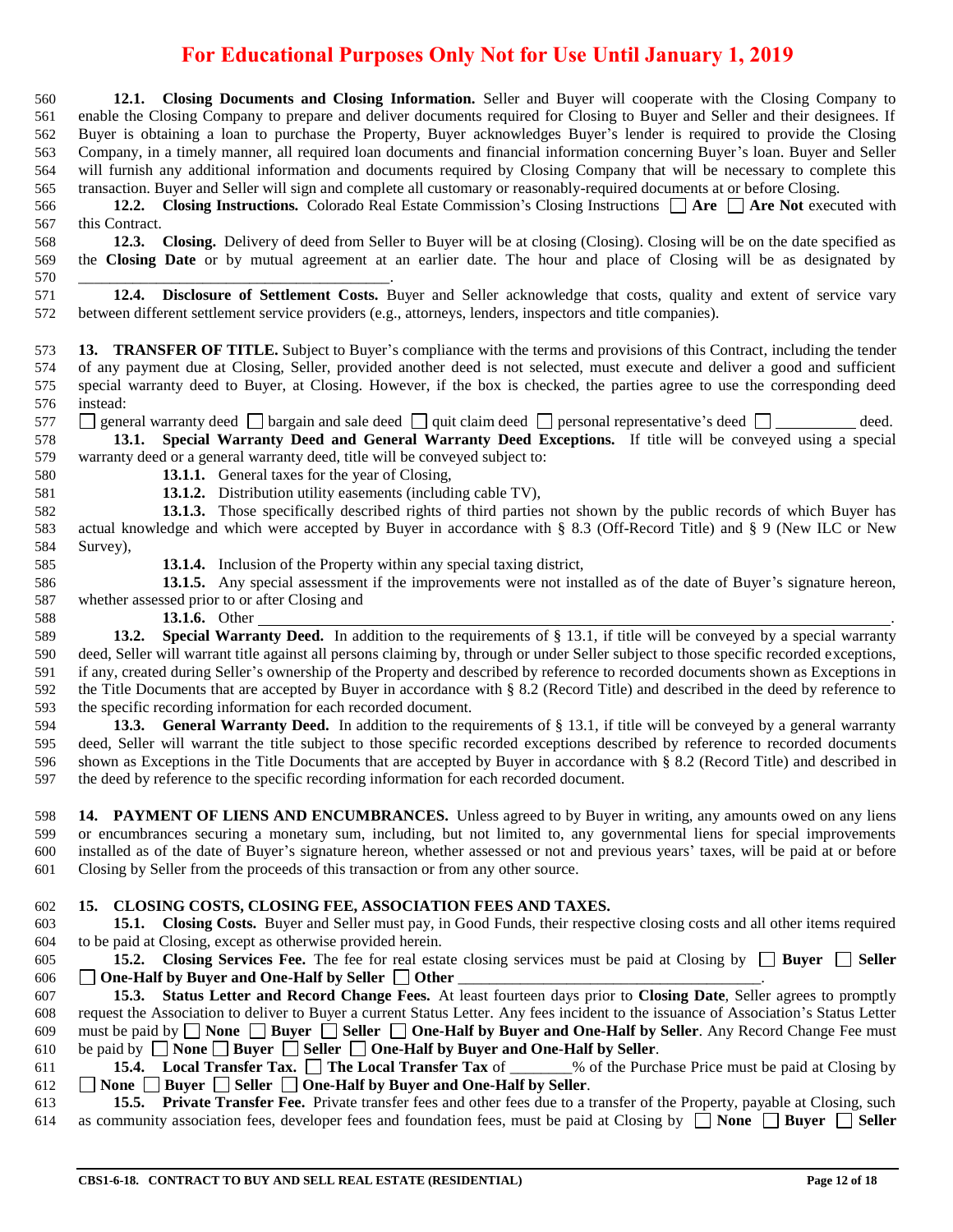| 615<br>616 | One-Half by Buyer and One-Half by Seller. The Private Transfer fee, whether one or more, is for the following<br>in the total amount of ____% of the Purchase Price or \$____<br>$\text{association(s)}$ :                                                                         |
|------------|------------------------------------------------------------------------------------------------------------------------------------------------------------------------------------------------------------------------------------------------------------------------------------|
| 617        | 15.6. Water Transfer Fees. The Water Transfer Fees can change. The fees, as of the date of this Contract, do not exceed                                                                                                                                                            |
| 618        | $S_{-}$<br>for:                                                                                                                                                                                                                                                                    |
| 619<br>620 | Water Stock/Certificates<br>$\Box$ Water District                                                                                                                                                                                                                                  |
|            | Augmentation Membership Small Domestic Water Company                                                                                                                                                                                                                               |
|            | and must be paid at Closing by $\Box$ None $\Box$ Buyer $\Box$ Seller $\Box$ One-Half by Buyer and One-Half by Seller.                                                                                                                                                             |
|            | Sales and Use Tax. Any sales and use tax that may accrue because of this transaction must be paid when due by<br>15.7.                                                                                                                                                             |
|            | None $\Box$ Buyer $\Box$ Seller $\Box$ One-Half by Buyer and One-Half by Seller.                                                                                                                                                                                                   |
|            | 15.8. FIRPTA and Colorado Withholding.                                                                                                                                                                                                                                             |
|            | <b>15.8.1. FIRPTA.</b> The Internal Revenue Service (IRS) may require a substantial portion of the Seller's proceeds be<br>withheld after Closing when Seller is a foreign person. If required withholding does not occur, the Buyer could be held liable for                      |
|            | the amount of the Seller's tax, interest and penalties. If the box in this Section is checked, Seller represents that Seller $\Box$ IS a<br>foreign person for purposes of U.S. income taxation. If the box in this Section is not checked, Seller represents that Seller is not a |
|            | foreign person for purposes of U.S. income taxation. Seller agrees to cooperate with Buyer and Closing Company to provide any                                                                                                                                                      |
|            | reasonably requested documents to verify Seller's foreign person status. If withholding is required, Seller authorizes Closing                                                                                                                                                     |
|            | Company to withhold such amount from Seller's proceeds. Seller should inquire with Seller's tax advisor to determine if                                                                                                                                                            |
|            | withholding applies or if an exemption exists.                                                                                                                                                                                                                                     |
|            | 15.8.2. Colorado Withholding. The Colorado Department of Revenue may require a portion of the Seller's                                                                                                                                                                             |
|            | proceeds be withheld after Closing when Seller will not be a Colorado resident after Closing, if not otherwise exempt. Seller                                                                                                                                                      |
|            | agrees to cooperate with Buyer and Closing Company to provide any reasonably requested documents to verify Seller's status. If                                                                                                                                                     |
|            | withholding is required, Seller authorizes Closing Company to withhold such amount from Seller's proceeds. Seller should                                                                                                                                                           |
|            | inquire with Seller's tax advisor to determine if withholding applies or if an exemption exists.                                                                                                                                                                                   |
|            | 16. PRORATIONS AND ASSOCIATION ASSESSMENTS. The following will be prorated to the Closing Date, except as                                                                                                                                                                          |
|            | otherwise provided:                                                                                                                                                                                                                                                                |
|            | <b>16.1.</b> Taxes. Personal property taxes, if any, special taxing district assessments, if any, and general real estate taxes for the                                                                                                                                            |
|            | year of Closing, based on □ Taxes for the Calendar Year Immediately Preceding Closing □ Most Recent Mill Levy and                                                                                                                                                                  |
|            | Most Recent Assessed Valuation, adjusted by any applicable qualifying seniors property tax exemption, qualifying disabled                                                                                                                                                          |
|            | veteran exemption or $\Box$ Other                                                                                                                                                                                                                                                  |
|            | 16.2. Rents. Rents based on Rents Actually Received Accrued. At Closing, Seller will transfer or credit to                                                                                                                                                                         |
|            | Buyer the security deposits for all Leases assigned, or any remainder after lawful deductions and notify all tenants in writing of                                                                                                                                                 |
|            | such transfer and of the transferee's name and address. Seller must assign to Buyer all Leases in effect at Closing and Buyer must                                                                                                                                                 |
|            | assume Seller's obligations under such Leases.                                                                                                                                                                                                                                     |
|            | 16.3. Association Assessments. Current regular Association assessments and dues (Association Assessments) paid in                                                                                                                                                                  |
|            | advance will be credited to Seller at Closing. Cash reserves held out of the regular Association Assessments for deferred                                                                                                                                                          |
|            | maintenance by the Association will not be credited to Seller except as may be otherwise provided by the Governing Documents.                                                                                                                                                      |
|            | Buyer acknowledges that Buyer may be obligated to pay the Association, at Closing, an amount for reserves or working capital.                                                                                                                                                      |
|            | Any special assessment assessed prior to Closing Date by the Association will be the obligation of $\Box$ Buyer $\Box$ Seller. Except                                                                                                                                              |
|            | however, any special assessment by the Association for improvements that have been installed as of the date of Buyer's signature                                                                                                                                                   |
|            | hereon, whether assessed prior to or after Closing, will be the obligation of Seller. Seller represents there are no unpaid regular or                                                                                                                                             |
|            |                                                                                                                                                                                                                                                                                    |
|            | Association Assessments are subject to change as provided in the Governing Documents.                                                                                                                                                                                              |
|            | <b>16.4.</b> Other Prorations. Water and sewer charges, propane, interest on continuing loan and ___________________.                                                                                                                                                              |
|            | Final Settlement. Unless otherwise agreed in writing, these prorations are final.<br>16.5.                                                                                                                                                                                         |
|            | 17. POSSESSION. Possession of the Property will be delivered to Buyer on Possession Date at Possession Time, subject to                                                                                                                                                            |
|            | the Leases as set forth in $\S$ 10.6.1.1.                                                                                                                                                                                                                                          |
|            | If Seller, after Closing, fails to deliver possession as specified, Seller will be subject to eviction and will be additionally liable                                                                                                                                             |
|            | to Buyer for payment of \$_______________ per day (or any part of a day notwithstanding § 18.1) from Possession Date and                                                                                                                                                           |
|            | Possession Time until possession is delivered.                                                                                                                                                                                                                                     |
|            | Buyer represents that Buyer will occupy the Property as Buyer's principal residence unless the following box is checked,                                                                                                                                                           |
|            | then Buyer $\Box$ Does Not represent that Buyer will occupy the Property as Buyer's principal residence.                                                                                                                                                                           |
|            | If the box is checked, Buyer and Seller agree to execute a Post-Closing Occupancy Agreement.                                                                                                                                                                                       |
|            |                                                                                                                                                                                                                                                                                    |
|            | <b>GENERAL PROVISIONS</b>                                                                                                                                                                                                                                                          |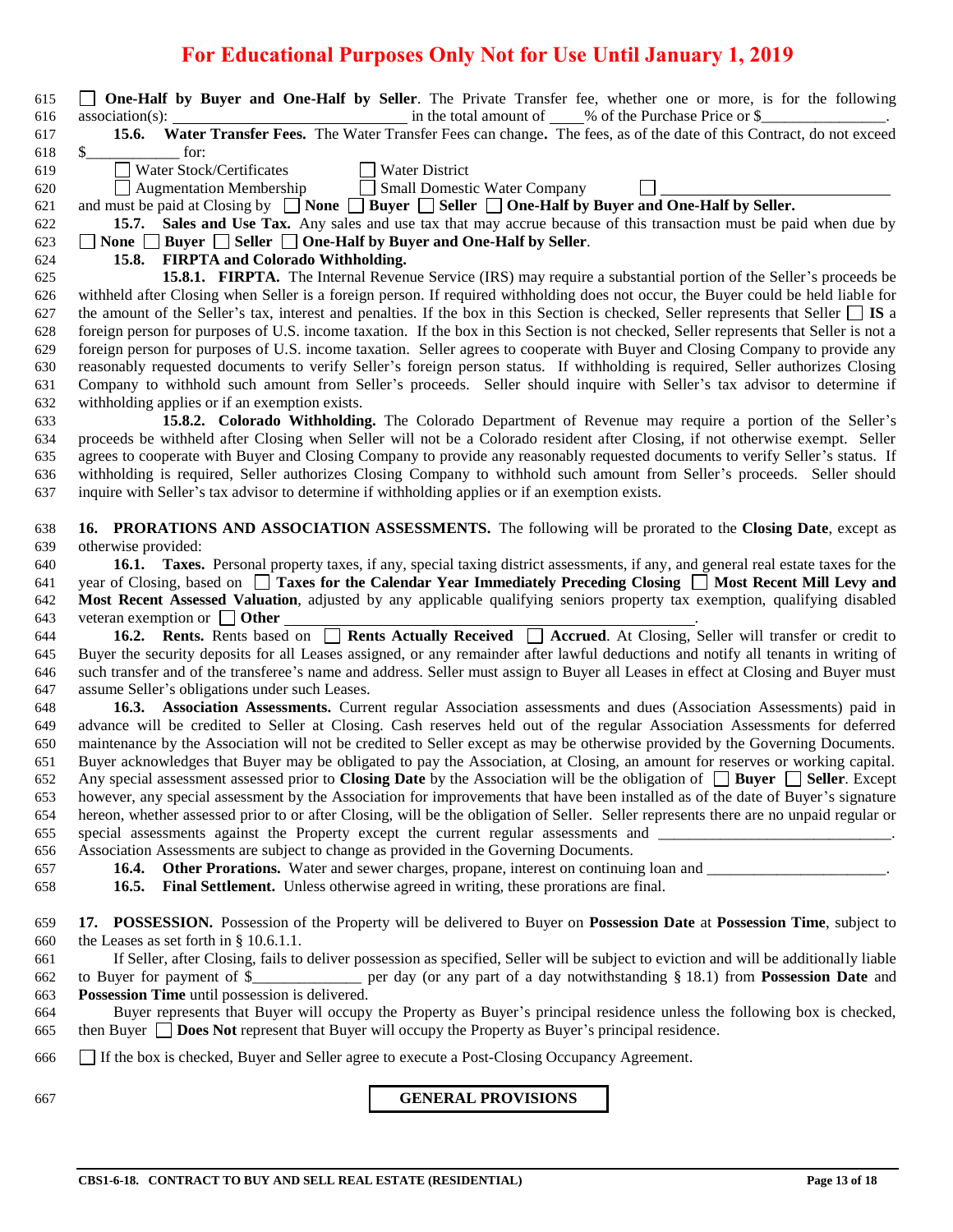#### **18. DAY; COMPUTATION OF PERIOD OF DAYS, DEADLINE.**

 **18.1. Day.** As used in this Contract, the term "day" means the entire day ending at 11:59 p.m., United States Mountain Time (Standard or Daylight Savings, as applicable).

 **18.2. Computation of Period of Days, Deadline.** In computing a period of days (e.g., three days after MEC), when the ending date is not specified, the first day is excluded and the last day is included. If any deadline falls on a Saturday, Sunday or 673 federal or Colorado state holiday (Holiday), such deadline  $\Box$  Will  $\Box$  Will Not be extended to the next day that is not a Saturday, Sunday or Holiday. Should neither box be checked, the deadline will not be extended.

 **19. CAUSES OF LOSS, INSURANCE; DAMAGE TO INCLUSIONS AND SERVICES; CONDEMNATION; AND WALK-THROUGH.** Except as otherwise provided in this Contract, the Property, Inclusions or both will be delivered in the condition existing as of the date of this Contract, ordinary wear and tear excepted.

 **19.1. Causes of Loss, Insurance.** In the event the Property or Inclusions are damaged by fire, other perils or causes of loss prior to Closing (Property Damage) in an amount of not more than ten percent of the total Purchase Price and if the repair of the damage will be paid by insurance (other than the deductible to be paid by Seller), then Seller, upon receipt of the insurance proceeds, will use Seller's reasonable efforts to repair the Property before **Closing Date**. Buyer has the Right to Terminate under § 25.1, on or before **Closing Date**, if the Property is not repaired before **Closing Date**, or if the damage exceeds such sum. Should Buyer elect to carry out this Contract despite such Property Damage, Buyer is entitled to a credit at Closing for all insurance proceeds that were received by Seller (but not the Association, if any) resulting from damage to the Property and Inclusions, plus the amount of any deductible provided for in the insurance policy. This credit may not exceed the Purchase Price. In the event Seller has not received the insurance proceeds prior to Closing, the parties may agree to extend the **Closing Date** to have the Property repaired prior to Closing or, at the option of Buyer, (1) Seller must assign to Buyer the right to the proceeds at Closing, if acceptable to Seller's insurance company and Buyer's lender; or (2) the parties may enter into a written agreement prepared by the parties or their attorney requiring the Seller to escrow at Closing from Seller's sale proceeds the amount Seller has received and will receive due to such damage, not exceeding the total Purchase Price, plus the amount of any deductible that applies to the insurance claim.

 **19.2. Damage, Inclusions and Services.** Should any Inclusion or service (including utilities and communication services), system, component or fixture of the Property (collectively Service) (e.g., heating or plumbing), fail or be damaged between the date of this Contract and Closing or possession, whichever is earlier, then Seller is liable for the repair or replacement of such Inclusion or Service with a unit of similar size, age and quality, or an equivalent credit, but only to the extent that the maintenance or replacement of such Inclusion or Service is not the responsibility of the Association, if any, less any insurance proceeds received by Buyer covering such repair or replacement. If the failed or damaged Inclusion or Service is not repaired or replaced on or before Closing or possession, whichever is earlier, Buyer has the Right to Terminate under § 25.1, on or before **Closing Date**, or, at the option of Buyer, Buyer is entitled to a credit at Closing for the repair or replacement of such Inclusion or Service. Such credit must not exceed the Purchase Price. If Buyer receives such a credit, Seller's right for any claim against the Association, if any, will survive Closing.

 **19.3. Condemnation.** In the event Seller receives actual notice prior to Closing that a pending condemnation action may result in a taking of all or part of the Property or Inclusions, Seller must promptly notify Buyer, in writing, of such condemnation action. Buyer has the Right to Terminate under § 25.1, on or before **Closing Date**, based on such condemnation action, in Buyer's sole subjective discretion. Should Buyer elect to consummate this Contract despite such diminution of value to the Property and Inclusions, Buyer is entitled to a credit at Closing for all condemnation proceeds awarded to Seller for the diminution in the value of the Property or Inclusions but such credit will not include relocation benefits or expenses, or exceed the Purchase Price.

 **19.4. Walk-Through and Verification of Condition.** Buyer, upon reasonable notice, has the right to walk through the Property prior to Closing to verify that the physical condition of the Property and Inclusions complies with this Contract.

 **19.5. Home Warranty.** Seller and Buyer are aware of the existence of pre-owned home warranty programs that may be purchased and may cover the repair or replacement of such Inclusions.

 **20. RECOMMENDATION OF LEGAL AND TAX COUNSEL.** By signing this Contract, Buyer and Seller acknowledge that the respective broker has advised that this Contract has important legal consequences and has recommended the examination of title and consultation with legal and tax or other counsel before signing this Contract.

 **21. TIME OF ESSENCE, DEFAULT AND REMEDIES.** Time is of the essence for all dates and deadlines in this Contract. This means that all dates and deadlines are strict and absolute. If any payment due, including Earnest Money, is not paid, honored or tendered when due, or if any obligation is not performed timely as provided in this Contract or waived, the non-defaulting 718 party has the following remedies:

### **21.1. If Buyer is in Default:**

 **21.1.1. Specific Performance.** Seller may elect to cancel this Contract and all Earnest Money (whether or not paid by Buyer) will be paid to Seller and retained by Seller. It is agreed that the Earnest Money is not a penalty and the Parties agree the amount is fair and reasonable. Seller may recover such additional damages as may be proper. Alternatively, Seller may elect to treat this Contract as being in full force and effect and Seller has the right to specific performance or damages, or both.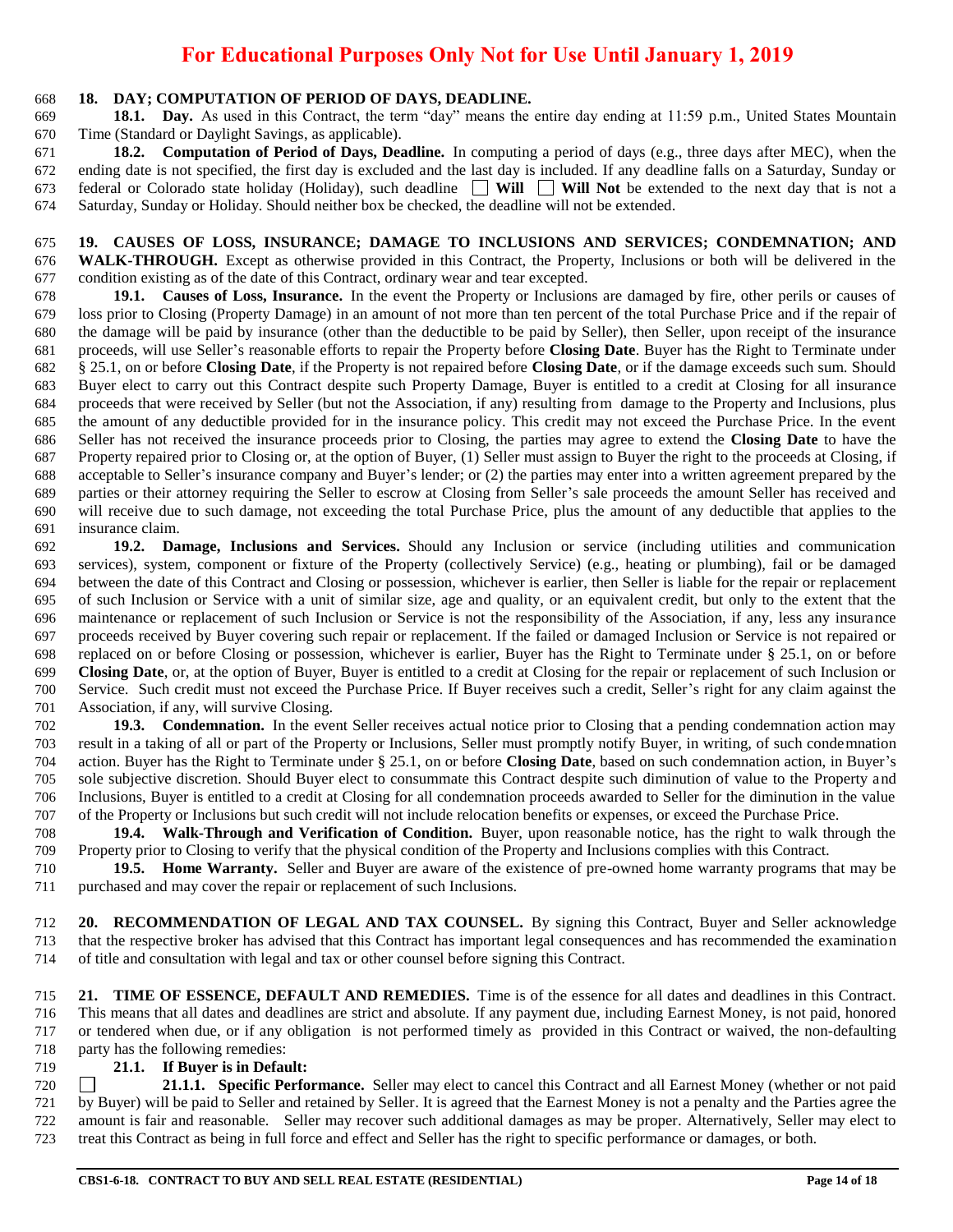**21.1.2. Liquidated Damages, Applicable. This § 21.1.2 applies unless the box in § 21.1.1. is checked.** Seller may cancel this Contract. All Earnest Money (whether or not paid by Buyer) will be paid to Seller and retained by Seller. It is agreed that the Earnest Money specified in § 4.1 is LIQUIDATED DAMAGES and not a penalty, which amount the parties agree is fair and reasonable and (except as provided in §§ 10.4, 22, 23 and 24), said payment of Earnest Money is SELLER'S ONLY REMEDY for Buyer's failure to perform the obligations of this Contract. Seller expressly waives the remedies of specific performance and additional damages.

 **21.2. If Seller is in Default:** Buyer may elect to treat this Contract as canceled, in which case all Earnest Money received hereunder will be returned to Buyer and Buyer may recover such damages as may be proper. Alternatively, Buyer may elect to treat this Contract as being in full force and effect and Buyer has the right to specific performance or damages, or both.

 **22. LEGAL FEES, COST AND EXPENSES.** Anything to the contrary herein notwithstanding, in the event of any arbitration or litigation relating to this Contract, prior to or after **Closing Date**, the arbitrator or court must award to the prevailing party all reasonable costs and expenses, including attorney fees, legal fees and expenses.

 **23. MEDIATION.** If a dispute arises relating to this Contract (whether prior to or after Closing) and is not resolved, the parties must first proceed, in good faith, to mediation. Mediation is a process in which the parties meet with an impartial person who helps to resolve the dispute informally and confidentially. Mediators cannot impose binding decisions. Before any mediated settlement is binding, the parties to the dispute must agree to the settlement, in writing. The parties will jointly appoint an acceptable mediator and will share equally in the cost of such mediation. The obligation to mediate, unless otherwise agreed, will terminate if the entire dispute is not resolved within thirty days of the date written notice requesting mediation is delivered by one party to the other at that party's last known address (physical or electronic as provided in § 27). Nothing in this Section prohibits either party from filing a lawsuit and recording a *lis pendens* affecting the Property, before or after the date of written notice requesting mediation. This Section will not alter any date in this Contract, unless otherwise agreed.

 **24. EARNEST MONEY DISPUTE.** Except as otherwise provided herein, Earnest Money Holder must release the Earnest Money following receipt of written mutual instructions, signed by both Buyer and Seller. In the event of any controversy regarding the Earnest Money, Earnest Money Holder is not required to release the Earnest Money. Earnest Money Holder, in its sole subjective discretion, has several options: (1) wait for any proceeding between Buyer and Seller; (2) interplead all parties and deposit Earnest Money into a court of competent jurisdiction (Earnest Money Holder is entitled to recover court costs and reasonable attorney and legal fees incurred with such action); or (3) provide notice to Buyer and Seller that unless Earnest Money Holder receives a copy of the Summons and Complaint or Claim (between Buyer and Seller) containing the case number of the lawsuit (Lawsuit) within one hundred twenty days of Earnest Money Holder's notice to the parties, Earnest Money Holder is authorized to return the Earnest Money to Buyer. In the event Earnest Money Holder does receive a copy of the Lawsuit and has not interpled the monies at the time of any Order, Earnest Money Holder must disburse the Earnest Money pursuant to the Order of the Court. The parties reaffirm the obligation of § 23 (Mediation). This Section will survive cancellation or termination of this Contract.

### **25. TERMINATION.**

 **25.1. Right to Terminate.** If a party has a right to terminate, as provided in this Contract (Right to Terminate), the termination is effective upon the other party's receipt of a written notice to terminate (Notice to Terminate), provided such written notice was received on or before the applicable deadline specified in this Contract. If the Notice to Terminate is not received on or before the specified deadline, the party with the Right to Terminate accepts the specified matter, document or condition as satisfactory and waives the Right to Terminate under such provision.

 **25.2. Effect of Termination.** In the event this Contract is terminated, all Earnest Money received hereunder will be returned to Buyer and the parties are relieved of all obligations hereunder, subject to §§ 10.4, 22, 23 and 24.

 **26. ENTIRE AGREEMENT, MODIFICATION, SURVIVAL; SUCCESSORS.** This Contract, its exhibits and specified addenda, constitute the entire agreement between the parties relating to the subject hereof and any prior agreements pertaining thereto, whether oral or written, have been merged and integrated into this Contract. No subsequent modification of any of the terms of this Contract is valid, binding upon the parties, or enforceable unless made in writing and signed by the parties. Any right or obligation in this Contract that, by its terms, exists or is intended to be performed after termination or Closing survives the same. Any successor to a party receives the predecessor's benefits and obligations of this Contract.

### **27. NOTICE, DELIVERY AND CHOICE OF LAW.**

 **27.1. Physical Delivery and Notice.** Any document, or notice to Buyer or Seller must be in writing, except as provided in § 27.2 and is effective when physically received by such party, any individual named in this Contract to receive documents or notices for such party, Broker, or Brokerage Firm of Broker working with such party (except any notice or delivery after Closing must be received by the party, not Broker or Brokerage Firm).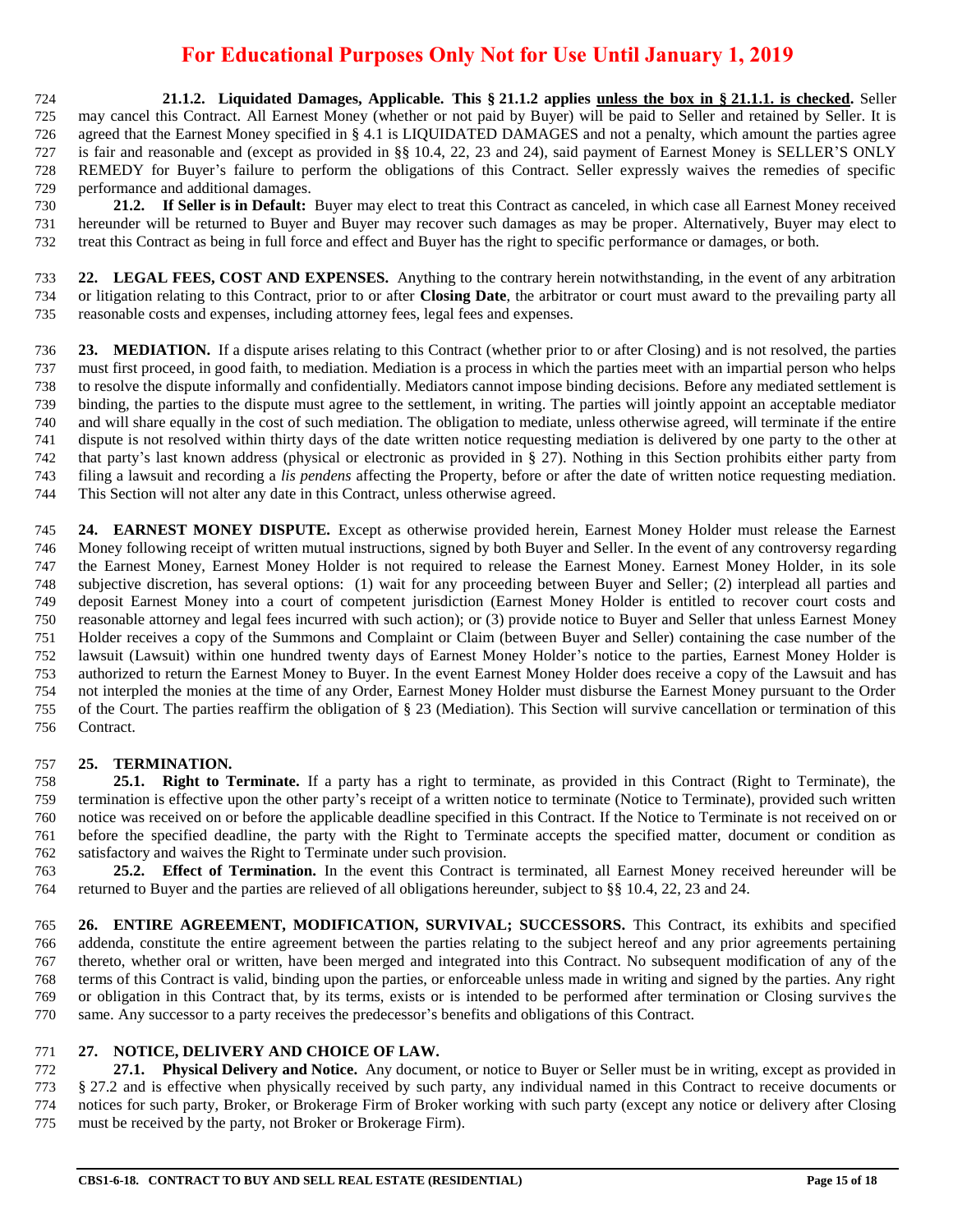**27.2. Electronic Notice.** As an alternative to physical delivery, any notice, may be delivered in electronic form to Buyer or Seller, any individual named in this Contract to receive documents or notices for such party, Broker or Brokerage Firm of Broker working with such party (except any notice or delivery after Closing must be received by the party, not Broker or 779 Brokerage Firm) at the electronic address of the recipient by facsimile, email or

 **27.3. Electronic Delivery**. Electronic Delivery of documents and notice may be delivered by: (1) email at the email address of the recipient, (2) a link or access to a website or server provided the recipient receives the information necessary to access the documents, or (3) facsimile at the facsimile number (Fax No.) of the recipient.

 **27.4. Choice of Law.** This Contract and all disputes arising hereunder are governed by and construed in accordance with the laws of the State of Colorado that would be applicable to Colorado residents who sign a contract in Colorado for real property located in Colorado.

 **28. NOTICE OF ACCEPTANCE, COUNTERPARTS.** This proposal will expire unless accepted in writing, by Buyer and Seller, as evidenced by their signatures below and the offering party receives notice of such acceptance pursuant to § 27 on or before **Acceptance Deadline Date** and **Acceptance Deadline Time**. If accepted, this document will become a contract between Seller and Buyer. A copy of this Contract may be executed by each party, separately and when each party has executed a copy thereof, such copies taken together are deemed to be a full and complete contract between the parties.

 **29. GOOD FAITH.** Buyer and Seller acknowledge that each party has an obligation to act in good faith including, but not limited to, exercising the rights and obligations set forth in the provisions of **Financing Conditions and Obligations**; **Title Insurance, Record Title and Off-Record Title**; **New ILC, New Survey**; and **Property Disclosure**, **Inspection**, **Indemnity**, **Insurability, Due Diligence, and Source of Water**.

#### **ADDITIONAL PROVISIONS AND ATTACHMENTS**

|     |                 | 796 30. ADDITIONAL PROVISIONS. (The following additional provisions have not been approved by the Colorado Real Estate |
|-----|-----------------|------------------------------------------------------------------------------------------------------------------------|
|     | 797 Commission. |                                                                                                                        |
| 798 |                 |                                                                                                                        |

- 
- 
- 

 

 

#### **31. OTHER DOCUMENTS.**

**31.1.** The following documents **are a part** of this Contract:

 **31.1.1.** Post-Closing Occupancy Agreement. If the Post-Closing Occupancy Agreement box is checked in § 17 the Post-Closing Occupancy Agreement is a part of this Contract.

| 811 | 31.2. The following documents have been provided but are not a part of this Contract: |
|-----|---------------------------------------------------------------------------------------|
|     |                                                                                       |

| 815 |  |
|-----|--|
| 816 |  |

#### **SIGNATURES**

| Buyer's Name:          |      | Buyer's Name:          |      |
|------------------------|------|------------------------|------|
| Buyer's Signature      | Date | Buyer's Signature      | Date |
| Address:               |      | Address:               |      |
| Phone No.:<br>Fax No.: |      | Phone No.:<br>Fax No.: |      |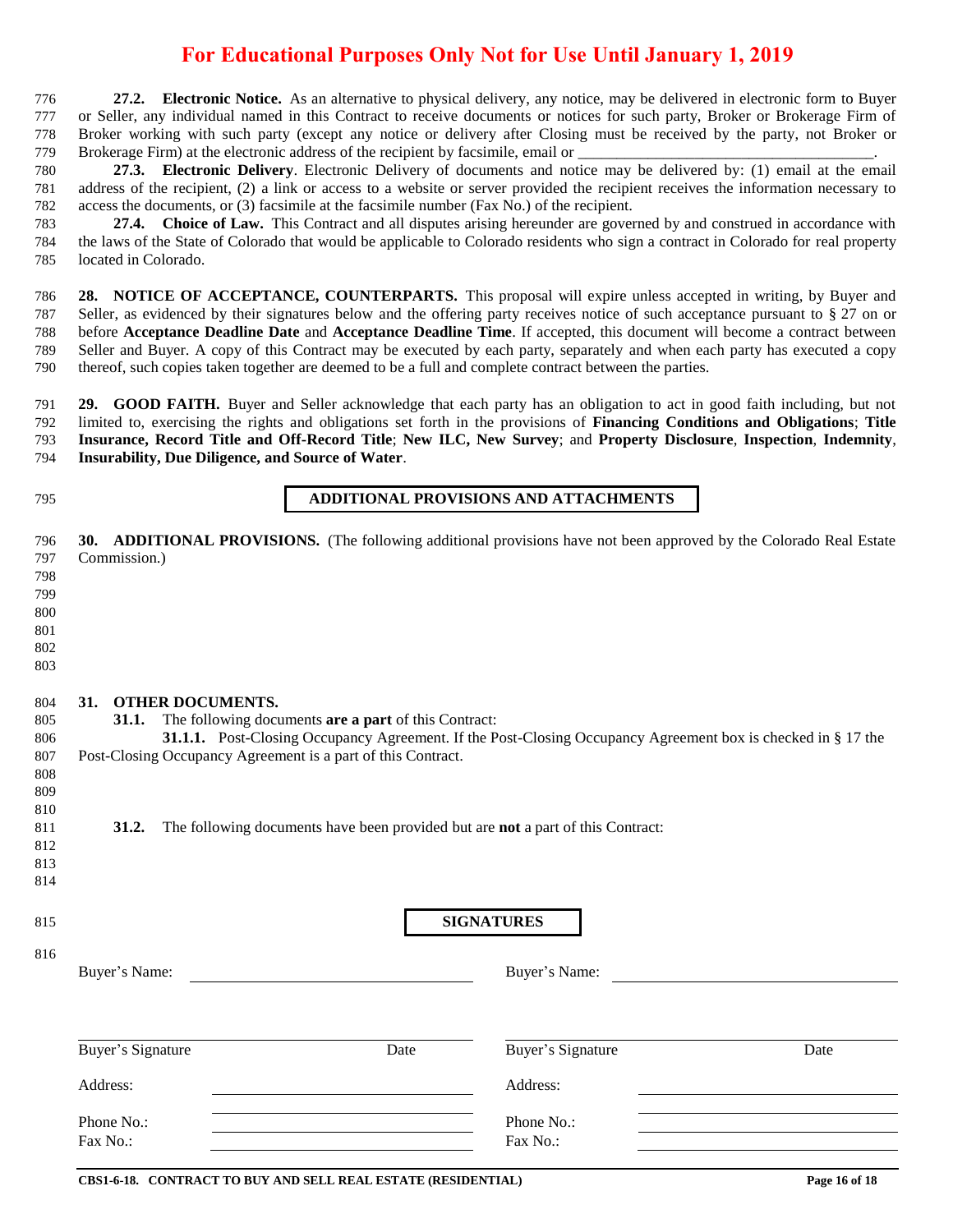| Email Address:                                        |                                                                                     | Email Address:                                                                                                                                                                                                                                                                                                                                                                                                                                                                                                                   |                                                                                           |
|-------------------------------------------------------|-------------------------------------------------------------------------------------|----------------------------------------------------------------------------------------------------------------------------------------------------------------------------------------------------------------------------------------------------------------------------------------------------------------------------------------------------------------------------------------------------------------------------------------------------------------------------------------------------------------------------------|-------------------------------------------------------------------------------------------|
|                                                       | [NOTE: If this offer is being countered or rejected, do not sign this document.     |                                                                                                                                                                                                                                                                                                                                                                                                                                                                                                                                  |                                                                                           |
| Seller's Name:                                        |                                                                                     | Seller's Name:                                                                                                                                                                                                                                                                                                                                                                                                                                                                                                                   |                                                                                           |
| Seller's Signature                                    | Date                                                                                | Seller's Signature                                                                                                                                                                                                                                                                                                                                                                                                                                                                                                               | Date                                                                                      |
| Address:                                              |                                                                                     | Address:                                                                                                                                                                                                                                                                                                                                                                                                                                                                                                                         |                                                                                           |
| Phone No.:<br>Fax No.:<br>Email Address:              |                                                                                     | Phone No.:<br>Fax No.:<br>Email Address:                                                                                                                                                                                                                                                                                                                                                                                                                                                                                         | the control of the control of the control of the control of the control of the control of |
|                                                       |                                                                                     | END OF CONTRACT TO BUY AND SELL REAL ESTATE                                                                                                                                                                                                                                                                                                                                                                                                                                                                                      |                                                                                           |
|                                                       |                                                                                     |                                                                                                                                                                                                                                                                                                                                                                                                                                                                                                                                  |                                                                                           |
| (To be completed by Broker working with Buyer)        | executed written mutual instructions, provided the Earnest Money check has cleared. | Broker □ Does □ Does Not acknowledge receipt of Earnest Money deposit. Broker agrees that if Brokerage Firm is the Earnest<br>Money Holder and, except as provided in § 24, if the Earnest Money has not already been returned following receipt of a Notice to<br>Terminate or other written notice of termination, Earnest Money Holder will release the Earnest Money as directed by the written<br>mutual instructions. Such release of Earnest Money will be made within five days of Earnest Money Holder's receipt of the |                                                                                           |
|                                                       |                                                                                     | Although Broker is not a party to the Contract, Broker agrees to cooperate, upon request, with any mediation requested under § 23.<br>Broker is working with Buyer as a $\Box$ Buyer's Agent $\Box$ Transaction-Broker in this transaction. $\Box$ This is a Change of Status.<br>Customer. Broker has no brokerage relationship with Buyer. See § 33 for Broker's brokerage relationship with Seller.<br>Brokerage Firm's compensation or commission is to be paid by $\Box$ Listing Brokerage Firm $\Box$ Buyer $\Box$ Other   |                                                                                           |
| Brokerage Firm's Name:<br>Brokerage Firm's License #: |                                                                                     |                                                                                                                                                                                                                                                                                                                                                                                                                                                                                                                                  |                                                                                           |
| Broker's Name:<br>Broker's License #:                 |                                                                                     |                                                                                                                                                                                                                                                                                                                                                                                                                                                                                                                                  |                                                                                           |
|                                                       | Broker's Signature                                                                  |                                                                                                                                                                                                                                                                                                                                                                                                                                                                                                                                  | Date                                                                                      |
| Address:                                              |                                                                                     |                                                                                                                                                                                                                                                                                                                                                                                                                                                                                                                                  |                                                                                           |
| Phone No.:<br>Fax No.:                                |                                                                                     |                                                                                                                                                                                                                                                                                                                                                                                                                                                                                                                                  |                                                                                           |

### **33. BROKER'S ACKNOWLEDGMENTS AND COMPENSATION DISCLOSURE.**

(To be completed by Broker working with Seller)

Broker **Does Does Not** acknowledge receipt of Earnest Money deposit. Broker agrees that if Brokerage Firm is the Earnest